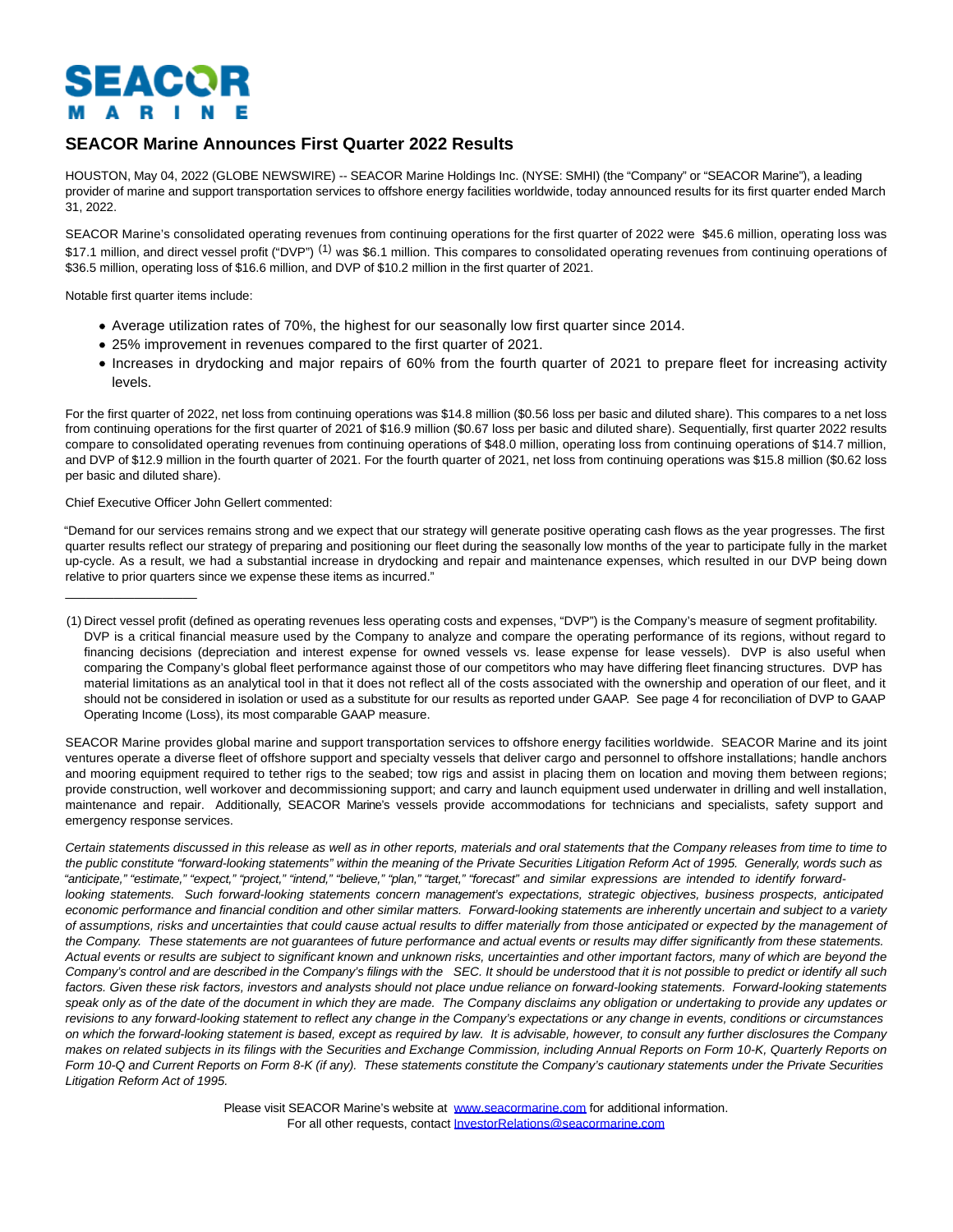### **SEACOR MARINE HOLDINGS INC. UNAUDITED CONDENSED CONSOLIDATED STATEMENTS OF INCOME (LOSS) (in thousands, except share data)**

| 2022<br>2021<br>\$<br>\$<br><b>Operating Revenues</b><br>45,591<br>36,512<br>Costs and Expenses:<br>39,496<br>26,307<br>Operating<br>Administrative and general<br>9,924<br>8,611<br>1,078<br>1,060<br>Lease expense<br>Depreciation and amortization<br>14,371<br>14,798<br>50,794<br>64,851<br>Gains (Losses) on Asset Dispositions and Impairments, Net<br>2,139<br>Operating (Loss)<br>(17, 121)<br>Other Income (Expense):<br>29<br>Interest income<br>986<br>(6,627)<br>Interest expense<br><b>SEACOR Holdings guarantee fees</b><br>355<br>Derivative (losses) gains, net<br>(34)<br>Foreign currency gains (losses), net<br>821<br>(5,811)<br>Loss from Continuing Operations Before Income Tax Benefit and Equity in Earnings of 50% or<br><b>Less Owned Companies</b><br>(22, 932)<br>Income Tax Benefit<br>(2, 421)<br>Loss from Continuing Operations Before Equity in Earnings of 50% or Less Owned Companies<br>(20, 511)<br>Equity in Earnings Gains of 50% or Less Owned Companies<br>5,674<br>4,103<br>Loss from Continuing Operations<br>(14, 837)<br>Income on Discontinued Operations, Net of Tax (Includes Gain on the Sale of Windcat Workboats<br>22,925<br>of \$22,756)<br>6,011<br>Net (Loss) Income<br>(14, 837)<br>Net Income Attributable to Noncontrolling Interests in Subsidiaries<br>Net (Loss) Income Attributable to SEACOR Marine Holdings Inc.<br>\$<br>(14, 837)<br>6,011<br>\$<br>Net Loss Per Common Share from Continuing Operations:<br>\$<br>Basic<br>$(0.56)$ \$<br><b>Diluted</b><br>(0.56)<br>Net Earnings Per Share from Discontinued Operations:<br>\$<br>\$<br>0.91<br>Basic<br><b>Diluted</b><br>0.91<br>Net (Loss) Earnings per Share:<br><b>Basic</b><br>$\frac{1}{2}$<br>0.24<br>(0.56)<br>\$<br>\$<br>\$<br>0.24<br><b>Diluted</b><br>(0.56)<br>Weighted Average Common Stock and Warrants Outstanding:<br><b>Basic</b><br>26,379,293<br>25,304,661<br>26,379,293<br><b>Diluted</b><br>25,304,661 |  | Three Months Ended March 31, |  |
|--------------------------------------------------------------------------------------------------------------------------------------------------------------------------------------------------------------------------------------------------------------------------------------------------------------------------------------------------------------------------------------------------------------------------------------------------------------------------------------------------------------------------------------------------------------------------------------------------------------------------------------------------------------------------------------------------------------------------------------------------------------------------------------------------------------------------------------------------------------------------------------------------------------------------------------------------------------------------------------------------------------------------------------------------------------------------------------------------------------------------------------------------------------------------------------------------------------------------------------------------------------------------------------------------------------------------------------------------------------------------------------------------------------------------------------------------------------------------------------------------------------------------------------------------------------------------------------------------------------------------------------------------------------------------------------------------------------------------------------------------------------------------------------------------------------------------------------------------------------------------------------------------------------------------------------------------------|--|------------------------------|--|
| (16, 555)                                                                                                                                                                                                                                                                                                                                                                                                                                                                                                                                                                                                                                                                                                                                                                                                                                                                                                                                                                                                                                                                                                                                                                                                                                                                                                                                                                                                                                                                                                                                                                                                                                                                                                                                                                                                                                                                                                                                              |  |                              |  |
|                                                                                                                                                                                                                                                                                                                                                                                                                                                                                                                                                                                                                                                                                                                                                                                                                                                                                                                                                                                                                                                                                                                                                                                                                                                                                                                                                                                                                                                                                                                                                                                                                                                                                                                                                                                                                                                                                                                                                        |  |                              |  |
| (2,273)<br>(8,018)<br>(7)<br>(466)<br>(7, 150)<br>(23, 705)<br>(2,688)<br>(21, 017)<br>(16, 914)                                                                                                                                                                                                                                                                                                                                                                                                                                                                                                                                                                                                                                                                                                                                                                                                                                                                                                                                                                                                                                                                                                                                                                                                                                                                                                                                                                                                                                                                                                                                                                                                                                                                                                                                                                                                                                                       |  |                              |  |
|                                                                                                                                                                                                                                                                                                                                                                                                                                                                                                                                                                                                                                                                                                                                                                                                                                                                                                                                                                                                                                                                                                                                                                                                                                                                                                                                                                                                                                                                                                                                                                                                                                                                                                                                                                                                                                                                                                                                                        |  |                              |  |
|                                                                                                                                                                                                                                                                                                                                                                                                                                                                                                                                                                                                                                                                                                                                                                                                                                                                                                                                                                                                                                                                                                                                                                                                                                                                                                                                                                                                                                                                                                                                                                                                                                                                                                                                                                                                                                                                                                                                                        |  |                              |  |
|                                                                                                                                                                                                                                                                                                                                                                                                                                                                                                                                                                                                                                                                                                                                                                                                                                                                                                                                                                                                                                                                                                                                                                                                                                                                                                                                                                                                                                                                                                                                                                                                                                                                                                                                                                                                                                                                                                                                                        |  |                              |  |
|                                                                                                                                                                                                                                                                                                                                                                                                                                                                                                                                                                                                                                                                                                                                                                                                                                                                                                                                                                                                                                                                                                                                                                                                                                                                                                                                                                                                                                                                                                                                                                                                                                                                                                                                                                                                                                                                                                                                                        |  |                              |  |
|                                                                                                                                                                                                                                                                                                                                                                                                                                                                                                                                                                                                                                                                                                                                                                                                                                                                                                                                                                                                                                                                                                                                                                                                                                                                                                                                                                                                                                                                                                                                                                                                                                                                                                                                                                                                                                                                                                                                                        |  |                              |  |
|                                                                                                                                                                                                                                                                                                                                                                                                                                                                                                                                                                                                                                                                                                                                                                                                                                                                                                                                                                                                                                                                                                                                                                                                                                                                                                                                                                                                                                                                                                                                                                                                                                                                                                                                                                                                                                                                                                                                                        |  |                              |  |
|                                                                                                                                                                                                                                                                                                                                                                                                                                                                                                                                                                                                                                                                                                                                                                                                                                                                                                                                                                                                                                                                                                                                                                                                                                                                                                                                                                                                                                                                                                                                                                                                                                                                                                                                                                                                                                                                                                                                                        |  |                              |  |
|                                                                                                                                                                                                                                                                                                                                                                                                                                                                                                                                                                                                                                                                                                                                                                                                                                                                                                                                                                                                                                                                                                                                                                                                                                                                                                                                                                                                                                                                                                                                                                                                                                                                                                                                                                                                                                                                                                                                                        |  |                              |  |
|                                                                                                                                                                                                                                                                                                                                                                                                                                                                                                                                                                                                                                                                                                                                                                                                                                                                                                                                                                                                                                                                                                                                                                                                                                                                                                                                                                                                                                                                                                                                                                                                                                                                                                                                                                                                                                                                                                                                                        |  |                              |  |
|                                                                                                                                                                                                                                                                                                                                                                                                                                                                                                                                                                                                                                                                                                                                                                                                                                                                                                                                                                                                                                                                                                                                                                                                                                                                                                                                                                                                                                                                                                                                                                                                                                                                                                                                                                                                                                                                                                                                                        |  |                              |  |
|                                                                                                                                                                                                                                                                                                                                                                                                                                                                                                                                                                                                                                                                                                                                                                                                                                                                                                                                                                                                                                                                                                                                                                                                                                                                                                                                                                                                                                                                                                                                                                                                                                                                                                                                                                                                                                                                                                                                                        |  |                              |  |
|                                                                                                                                                                                                                                                                                                                                                                                                                                                                                                                                                                                                                                                                                                                                                                                                                                                                                                                                                                                                                                                                                                                                                                                                                                                                                                                                                                                                                                                                                                                                                                                                                                                                                                                                                                                                                                                                                                                                                        |  |                              |  |
|                                                                                                                                                                                                                                                                                                                                                                                                                                                                                                                                                                                                                                                                                                                                                                                                                                                                                                                                                                                                                                                                                                                                                                                                                                                                                                                                                                                                                                                                                                                                                                                                                                                                                                                                                                                                                                                                                                                                                        |  |                              |  |
|                                                                                                                                                                                                                                                                                                                                                                                                                                                                                                                                                                                                                                                                                                                                                                                                                                                                                                                                                                                                                                                                                                                                                                                                                                                                                                                                                                                                                                                                                                                                                                                                                                                                                                                                                                                                                                                                                                                                                        |  |                              |  |
|                                                                                                                                                                                                                                                                                                                                                                                                                                                                                                                                                                                                                                                                                                                                                                                                                                                                                                                                                                                                                                                                                                                                                                                                                                                                                                                                                                                                                                                                                                                                                                                                                                                                                                                                                                                                                                                                                                                                                        |  |                              |  |
|                                                                                                                                                                                                                                                                                                                                                                                                                                                                                                                                                                                                                                                                                                                                                                                                                                                                                                                                                                                                                                                                                                                                                                                                                                                                                                                                                                                                                                                                                                                                                                                                                                                                                                                                                                                                                                                                                                                                                        |  |                              |  |
|                                                                                                                                                                                                                                                                                                                                                                                                                                                                                                                                                                                                                                                                                                                                                                                                                                                                                                                                                                                                                                                                                                                                                                                                                                                                                                                                                                                                                                                                                                                                                                                                                                                                                                                                                                                                                                                                                                                                                        |  |                              |  |
|                                                                                                                                                                                                                                                                                                                                                                                                                                                                                                                                                                                                                                                                                                                                                                                                                                                                                                                                                                                                                                                                                                                                                                                                                                                                                                                                                                                                                                                                                                                                                                                                                                                                                                                                                                                                                                                                                                                                                        |  |                              |  |
|                                                                                                                                                                                                                                                                                                                                                                                                                                                                                                                                                                                                                                                                                                                                                                                                                                                                                                                                                                                                                                                                                                                                                                                                                                                                                                                                                                                                                                                                                                                                                                                                                                                                                                                                                                                                                                                                                                                                                        |  |                              |  |
|                                                                                                                                                                                                                                                                                                                                                                                                                                                                                                                                                                                                                                                                                                                                                                                                                                                                                                                                                                                                                                                                                                                                                                                                                                                                                                                                                                                                                                                                                                                                                                                                                                                                                                                                                                                                                                                                                                                                                        |  |                              |  |
|                                                                                                                                                                                                                                                                                                                                                                                                                                                                                                                                                                                                                                                                                                                                                                                                                                                                                                                                                                                                                                                                                                                                                                                                                                                                                                                                                                                                                                                                                                                                                                                                                                                                                                                                                                                                                                                                                                                                                        |  |                              |  |
|                                                                                                                                                                                                                                                                                                                                                                                                                                                                                                                                                                                                                                                                                                                                                                                                                                                                                                                                                                                                                                                                                                                                                                                                                                                                                                                                                                                                                                                                                                                                                                                                                                                                                                                                                                                                                                                                                                                                                        |  |                              |  |
|                                                                                                                                                                                                                                                                                                                                                                                                                                                                                                                                                                                                                                                                                                                                                                                                                                                                                                                                                                                                                                                                                                                                                                                                                                                                                                                                                                                                                                                                                                                                                                                                                                                                                                                                                                                                                                                                                                                                                        |  |                              |  |
| (0.67)<br>(0.67)                                                                                                                                                                                                                                                                                                                                                                                                                                                                                                                                                                                                                                                                                                                                                                                                                                                                                                                                                                                                                                                                                                                                                                                                                                                                                                                                                                                                                                                                                                                                                                                                                                                                                                                                                                                                                                                                                                                                       |  |                              |  |
|                                                                                                                                                                                                                                                                                                                                                                                                                                                                                                                                                                                                                                                                                                                                                                                                                                                                                                                                                                                                                                                                                                                                                                                                                                                                                                                                                                                                                                                                                                                                                                                                                                                                                                                                                                                                                                                                                                                                                        |  |                              |  |
|                                                                                                                                                                                                                                                                                                                                                                                                                                                                                                                                                                                                                                                                                                                                                                                                                                                                                                                                                                                                                                                                                                                                                                                                                                                                                                                                                                                                                                                                                                                                                                                                                                                                                                                                                                                                                                                                                                                                                        |  |                              |  |
|                                                                                                                                                                                                                                                                                                                                                                                                                                                                                                                                                                                                                                                                                                                                                                                                                                                                                                                                                                                                                                                                                                                                                                                                                                                                                                                                                                                                                                                                                                                                                                                                                                                                                                                                                                                                                                                                                                                                                        |  |                              |  |
|                                                                                                                                                                                                                                                                                                                                                                                                                                                                                                                                                                                                                                                                                                                                                                                                                                                                                                                                                                                                                                                                                                                                                                                                                                                                                                                                                                                                                                                                                                                                                                                                                                                                                                                                                                                                                                                                                                                                                        |  |                              |  |
|                                                                                                                                                                                                                                                                                                                                                                                                                                                                                                                                                                                                                                                                                                                                                                                                                                                                                                                                                                                                                                                                                                                                                                                                                                                                                                                                                                                                                                                                                                                                                                                                                                                                                                                                                                                                                                                                                                                                                        |  |                              |  |
|                                                                                                                                                                                                                                                                                                                                                                                                                                                                                                                                                                                                                                                                                                                                                                                                                                                                                                                                                                                                                                                                                                                                                                                                                                                                                                                                                                                                                                                                                                                                                                                                                                                                                                                                                                                                                                                                                                                                                        |  |                              |  |
|                                                                                                                                                                                                                                                                                                                                                                                                                                                                                                                                                                                                                                                                                                                                                                                                                                                                                                                                                                                                                                                                                                                                                                                                                                                                                                                                                                                                                                                                                                                                                                                                                                                                                                                                                                                                                                                                                                                                                        |  |                              |  |
|                                                                                                                                                                                                                                                                                                                                                                                                                                                                                                                                                                                                                                                                                                                                                                                                                                                                                                                                                                                                                                                                                                                                                                                                                                                                                                                                                                                                                                                                                                                                                                                                                                                                                                                                                                                                                                                                                                                                                        |  |                              |  |
|                                                                                                                                                                                                                                                                                                                                                                                                                                                                                                                                                                                                                                                                                                                                                                                                                                                                                                                                                                                                                                                                                                                                                                                                                                                                                                                                                                                                                                                                                                                                                                                                                                                                                                                                                                                                                                                                                                                                                        |  |                              |  |
|                                                                                                                                                                                                                                                                                                                                                                                                                                                                                                                                                                                                                                                                                                                                                                                                                                                                                                                                                                                                                                                                                                                                                                                                                                                                                                                                                                                                                                                                                                                                                                                                                                                                                                                                                                                                                                                                                                                                                        |  |                              |  |
|                                                                                                                                                                                                                                                                                                                                                                                                                                                                                                                                                                                                                                                                                                                                                                                                                                                                                                                                                                                                                                                                                                                                                                                                                                                                                                                                                                                                                                                                                                                                                                                                                                                                                                                                                                                                                                                                                                                                                        |  |                              |  |
|                                                                                                                                                                                                                                                                                                                                                                                                                                                                                                                                                                                                                                                                                                                                                                                                                                                                                                                                                                                                                                                                                                                                                                                                                                                                                                                                                                                                                                                                                                                                                                                                                                                                                                                                                                                                                                                                                                                                                        |  |                              |  |

# **SEACOR MARINE HOLDINGS INC. UNAUDITED CONSOLIDATED STATEMENTS OF INCOME (LOSS) (in thousands, except statistics and per share data)**

|                             | Mar. 31.<br>2022 | Dec. 31,<br>2021 | Sep. 30,<br>2021 |    | Jun. 30,<br>2021 | Mar. 31,<br>2021 |        |
|-----------------------------|------------------|------------------|------------------|----|------------------|------------------|--------|
| Time Charter Statistics:    |                  |                  |                  |    |                  |                  |        |
| Average Rates Per Day       | \$<br>11,312     | \$<br>11,376     | \$<br>12,120     | S  | 12,007           | S                | 11,323 |
| <b>Fleet Utilization</b>    | 70%              | 73%              | 68%              |    | 67%              |                  | 55%    |
| <b>Fleet Available Days</b> | 5.400            | 5.060            | 5,108            |    | 5.177            |                  | 5,505  |
| <b>Operating Revenues:</b>  |                  |                  |                  |    |                  |                  |        |
| Time charter                | \$<br>42.741     | \$<br>42.289     | \$<br>41.782     | \$ | 41.474           | S                | 34,290 |
| Bareboat charter            | 618              | 2,870            |                  |    | 434              |                  | 729    |
| Other marine services       | 2,232            | 2,808            | 1,881            |    | 891              |                  | 1,493  |
|                             | 45,591           | 47,967           | 43,663           |    | 42,799           |                  | 36,512 |
|                             |                  |                  |                  |    |                  |                  |        |

Costs and Expenses: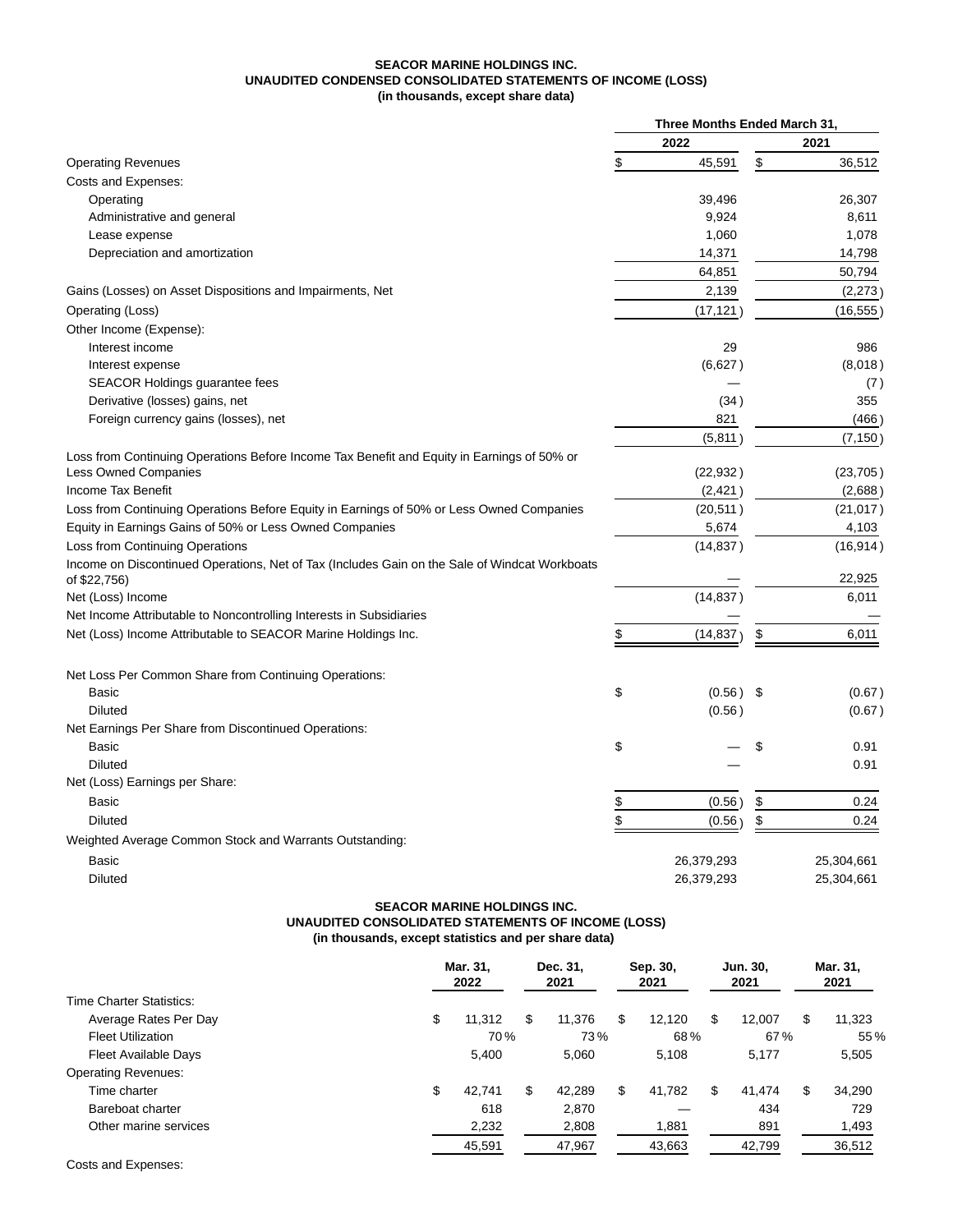| 18,435                                |                                                                                                                                                                                                 | 17,098                                |                                                                                                                                                                                      | 15,051                                |                                                                                                                                                                                              | 14,353                                           |                                                                                                                                                                                            | 13,418                                                      |
|---------------------------------------|-------------------------------------------------------------------------------------------------------------------------------------------------------------------------------------------------|---------------------------------------|--------------------------------------------------------------------------------------------------------------------------------------------------------------------------------------|---------------------------------------|----------------------------------------------------------------------------------------------------------------------------------------------------------------------------------------------|--------------------------------------------------|--------------------------------------------------------------------------------------------------------------------------------------------------------------------------------------------|-------------------------------------------------------------|
| 6,791                                 |                                                                                                                                                                                                 | 6,782                                 |                                                                                                                                                                                      | 6,536                                 |                                                                                                                                                                                              | 6,959                                            |                                                                                                                                                                                            | 3,840                                                       |
| 4,973                                 |                                                                                                                                                                                                 | 567                                   |                                                                                                                                                                                      | 771                                   |                                                                                                                                                                                              | 2,792                                            |                                                                                                                                                                                            | 2,217                                                       |
| 1,186                                 |                                                                                                                                                                                                 | 1,859                                 |                                                                                                                                                                                      | 2,189                                 |                                                                                                                                                                                              | 2,661                                            |                                                                                                                                                                                            | 1,958                                                       |
| 3,729                                 |                                                                                                                                                                                                 | 3,254                                 |                                                                                                                                                                                      | 3,684                                 |                                                                                                                                                                                              | 2,893                                            |                                                                                                                                                                                            | 2,202                                                       |
| 4,382                                 |                                                                                                                                                                                                 | 5,476                                 |                                                                                                                                                                                      | 5,217                                 |                                                                                                                                                                                              | 2,957                                            |                                                                                                                                                                                            | 2,672                                                       |
| 39,496                                |                                                                                                                                                                                                 | 35,036                                |                                                                                                                                                                                      | 33,448                                |                                                                                                                                                                                              | 32,615                                           |                                                                                                                                                                                            | 26,307                                                      |
| 6,095                                 |                                                                                                                                                                                                 | 12,931                                |                                                                                                                                                                                      | 10,215                                |                                                                                                                                                                                              | 10,184                                           |                                                                                                                                                                                            | 10,205                                                      |
|                                       |                                                                                                                                                                                                 |                                       |                                                                                                                                                                                      |                                       |                                                                                                                                                                                              |                                                  |                                                                                                                                                                                            |                                                             |
|                                       |                                                                                                                                                                                                 |                                       |                                                                                                                                                                                      |                                       |                                                                                                                                                                                              |                                                  |                                                                                                                                                                                            | 1,078                                                       |
|                                       |                                                                                                                                                                                                 |                                       |                                                                                                                                                                                      |                                       |                                                                                                                                                                                              |                                                  |                                                                                                                                                                                            | 8,611                                                       |
|                                       |                                                                                                                                                                                                 |                                       |                                                                                                                                                                                      |                                       |                                                                                                                                                                                              |                                                  |                                                                                                                                                                                            | 14,798                                                      |
|                                       |                                                                                                                                                                                                 |                                       |                                                                                                                                                                                      |                                       |                                                                                                                                                                                              |                                                  |                                                                                                                                                                                            | 24,487                                                      |
|                                       |                                                                                                                                                                                                 |                                       |                                                                                                                                                                                      |                                       |                                                                                                                                                                                              |                                                  |                                                                                                                                                                                            | (2, 273)                                                    |
|                                       |                                                                                                                                                                                                 |                                       |                                                                                                                                                                                      |                                       |                                                                                                                                                                                              |                                                  |                                                                                                                                                                                            | (16, 555)                                                   |
|                                       |                                                                                                                                                                                                 |                                       |                                                                                                                                                                                      |                                       |                                                                                                                                                                                              |                                                  |                                                                                                                                                                                            |                                                             |
|                                       |                                                                                                                                                                                                 |                                       |                                                                                                                                                                                      |                                       |                                                                                                                                                                                              |                                                  |                                                                                                                                                                                            | 986                                                         |
|                                       |                                                                                                                                                                                                 |                                       |                                                                                                                                                                                      |                                       |                                                                                                                                                                                              |                                                  |                                                                                                                                                                                            | (8,018)                                                     |
|                                       |                                                                                                                                                                                                 |                                       |                                                                                                                                                                                      |                                       |                                                                                                                                                                                              |                                                  |                                                                                                                                                                                            |                                                             |
|                                       |                                                                                                                                                                                                 |                                       |                                                                                                                                                                                      |                                       |                                                                                                                                                                                              |                                                  |                                                                                                                                                                                            | (7)<br>355                                                  |
|                                       |                                                                                                                                                                                                 |                                       |                                                                                                                                                                                      |                                       |                                                                                                                                                                                              |                                                  |                                                                                                                                                                                            |                                                             |
|                                       |                                                                                                                                                                                                 |                                       |                                                                                                                                                                                      |                                       |                                                                                                                                                                                              |                                                  |                                                                                                                                                                                            |                                                             |
|                                       |                                                                                                                                                                                                 |                                       |                                                                                                                                                                                      |                                       |                                                                                                                                                                                              |                                                  |                                                                                                                                                                                            | (466)                                                       |
|                                       |                                                                                                                                                                                                 |                                       |                                                                                                                                                                                      |                                       |                                                                                                                                                                                              |                                                  |                                                                                                                                                                                            |                                                             |
|                                       |                                                                                                                                                                                                 |                                       |                                                                                                                                                                                      |                                       |                                                                                                                                                                                              |                                                  |                                                                                                                                                                                            | (7, 150)                                                    |
|                                       |                                                                                                                                                                                                 |                                       |                                                                                                                                                                                      |                                       |                                                                                                                                                                                              |                                                  |                                                                                                                                                                                            |                                                             |
|                                       |                                                                                                                                                                                                 |                                       |                                                                                                                                                                                      |                                       |                                                                                                                                                                                              |                                                  |                                                                                                                                                                                            |                                                             |
|                                       |                                                                                                                                                                                                 |                                       |                                                                                                                                                                                      |                                       |                                                                                                                                                                                              |                                                  |                                                                                                                                                                                            | (23, 705)                                                   |
|                                       |                                                                                                                                                                                                 |                                       |                                                                                                                                                                                      |                                       |                                                                                                                                                                                              |                                                  |                                                                                                                                                                                            | (2,688)                                                     |
|                                       |                                                                                                                                                                                                 |                                       |                                                                                                                                                                                      |                                       |                                                                                                                                                                                              |                                                  |                                                                                                                                                                                            |                                                             |
|                                       |                                                                                                                                                                                                 |                                       |                                                                                                                                                                                      |                                       |                                                                                                                                                                                              |                                                  |                                                                                                                                                                                            | (21, 017)                                                   |
|                                       |                                                                                                                                                                                                 |                                       |                                                                                                                                                                                      |                                       |                                                                                                                                                                                              |                                                  |                                                                                                                                                                                            |                                                             |
| 5,674                                 |                                                                                                                                                                                                 | 4,494                                 |                                                                                                                                                                                      | 4,314                                 |                                                                                                                                                                                              | 2,167                                            |                                                                                                                                                                                            | 4,103                                                       |
| (14, 837)                             |                                                                                                                                                                                                 | (15, 846)                             |                                                                                                                                                                                      | (5,829)                               |                                                                                                                                                                                              | 48,801                                           |                                                                                                                                                                                            | (16, 914)                                                   |
|                                       |                                                                                                                                                                                                 |                                       |                                                                                                                                                                                      |                                       |                                                                                                                                                                                              |                                                  |                                                                                                                                                                                            |                                                             |
|                                       |                                                                                                                                                                                                 |                                       |                                                                                                                                                                                      |                                       |                                                                                                                                                                                              |                                                  |                                                                                                                                                                                            | 22,925                                                      |
| (14, 837)                             |                                                                                                                                                                                                 | (15, 846)                             |                                                                                                                                                                                      | (5,829)                               |                                                                                                                                                                                              | 48,801                                           |                                                                                                                                                                                            | 6,011                                                       |
|                                       |                                                                                                                                                                                                 |                                       |                                                                                                                                                                                      |                                       |                                                                                                                                                                                              |                                                  |                                                                                                                                                                                            |                                                             |
|                                       |                                                                                                                                                                                                 |                                       |                                                                                                                                                                                      |                                       |                                                                                                                                                                                              | 1                                                |                                                                                                                                                                                            |                                                             |
|                                       |                                                                                                                                                                                                 |                                       |                                                                                                                                                                                      |                                       |                                                                                                                                                                                              |                                                  |                                                                                                                                                                                            |                                                             |
|                                       |                                                                                                                                                                                                 |                                       |                                                                                                                                                                                      |                                       |                                                                                                                                                                                              |                                                  |                                                                                                                                                                                            | 6,011                                                       |
|                                       |                                                                                                                                                                                                 |                                       |                                                                                                                                                                                      |                                       |                                                                                                                                                                                              |                                                  |                                                                                                                                                                                            |                                                             |
|                                       |                                                                                                                                                                                                 |                                       |                                                                                                                                                                                      |                                       |                                                                                                                                                                                              |                                                  |                                                                                                                                                                                            |                                                             |
|                                       |                                                                                                                                                                                                 |                                       |                                                                                                                                                                                      |                                       |                                                                                                                                                                                              |                                                  |                                                                                                                                                                                            | (0.67)                                                      |
|                                       |                                                                                                                                                                                                 |                                       |                                                                                                                                                                                      |                                       |                                                                                                                                                                                              |                                                  |                                                                                                                                                                                            | (0.67)                                                      |
|                                       |                                                                                                                                                                                                 |                                       |                                                                                                                                                                                      |                                       |                                                                                                                                                                                              |                                                  |                                                                                                                                                                                            |                                                             |
|                                       |                                                                                                                                                                                                 |                                       |                                                                                                                                                                                      |                                       |                                                                                                                                                                                              |                                                  |                                                                                                                                                                                            | 0.91                                                        |
|                                       |                                                                                                                                                                                                 |                                       |                                                                                                                                                                                      |                                       |                                                                                                                                                                                              |                                                  |                                                                                                                                                                                            | 0.91                                                        |
|                                       |                                                                                                                                                                                                 |                                       |                                                                                                                                                                                      |                                       |                                                                                                                                                                                              |                                                  |                                                                                                                                                                                            |                                                             |
|                                       |                                                                                                                                                                                                 |                                       |                                                                                                                                                                                      |                                       |                                                                                                                                                                                              |                                                  |                                                                                                                                                                                            | 0.24                                                        |
|                                       |                                                                                                                                                                                                 |                                       |                                                                                                                                                                                      |                                       |                                                                                                                                                                                              |                                                  |                                                                                                                                                                                            |                                                             |
|                                       |                                                                                                                                                                                                 |                                       |                                                                                                                                                                                      |                                       |                                                                                                                                                                                              |                                                  |                                                                                                                                                                                            | 0.24                                                        |
|                                       |                                                                                                                                                                                                 |                                       |                                                                                                                                                                                      |                                       |                                                                                                                                                                                              |                                                  |                                                                                                                                                                                            |                                                             |
| 26,379                                |                                                                                                                                                                                                 | 25,520                                |                                                                                                                                                                                      | 25,516                                |                                                                                                                                                                                              | 25,435                                           |                                                                                                                                                                                            | 25,305                                                      |
| 26,379                                |                                                                                                                                                                                                 | 25,520                                |                                                                                                                                                                                      | 25,516                                |                                                                                                                                                                                              | 28,345                                           |                                                                                                                                                                                            | 25,305                                                      |
|                                       |                                                                                                                                                                                                 |                                       |                                                                                                                                                                                      |                                       |                                                                                                                                                                                              |                                                  |                                                                                                                                                                                            |                                                             |
| 28,083                                |                                                                                                                                                                                                 | 27,432                                |                                                                                                                                                                                      | 25,864                                |                                                                                                                                                                                              | 25,869                                           |                                                                                                                                                                                            | 25,683                                                      |
| P.<br>\$<br>\$<br>$\frac{1}{2}$<br>\$ | 1,060<br>9,924<br>14,371<br>25,355<br>2,139<br>(17, 121)<br>29<br>(6,627)<br>(34)<br>821<br>(5, 811)<br>(22, 932)<br>(2, 421)<br>(20, 511)<br>(14, 837)<br>(0.56)<br>(0.56)<br>(0.56)<br>(0.56) | \$<br>\$<br>\$<br>$\frac{1}{2}$<br>\$ | 2,664<br>10,742<br>14,198<br>27,604<br>(14, 673)<br>57<br>(6,380)<br>4<br>(357)<br>(6,676)<br>(21, 349)<br>(1,009)<br>(20, 340)<br>(15, 846)<br>(0.62)<br>(0.62)<br>(0.62)<br>(0.62) | \$<br>\$<br>\$<br>$\frac{1}{2}$<br>\$ | 1,109<br>9,134<br>14,306<br>24,549<br>56<br>(14, 278)<br>124<br>(6, 403)<br>2<br>245<br>9,442<br>3,410<br>(10, 868)<br>(725)<br>(10, 143)<br>(5,829)<br>(0.23)<br>(0.23)<br>(0.23)<br>(0.23) | \$<br>\$<br>\$<br>$\frac{1}{2}$<br>$\frac{1}{2}$ | 1,234<br>9,152<br>14,093<br>24,479<br>22,653<br>8,358<br>135<br>(7, 310)<br>30<br>61,994<br>(657)<br>(1)<br>54,191<br>62,549<br>15,915<br>46,634<br>48,800<br>1.92<br>1.79<br>1.92<br>1.79 | $\frac{2}{3}$<br>\$<br>\$<br>$\frac{1}{2}$<br>$\frac{1}{2}$ |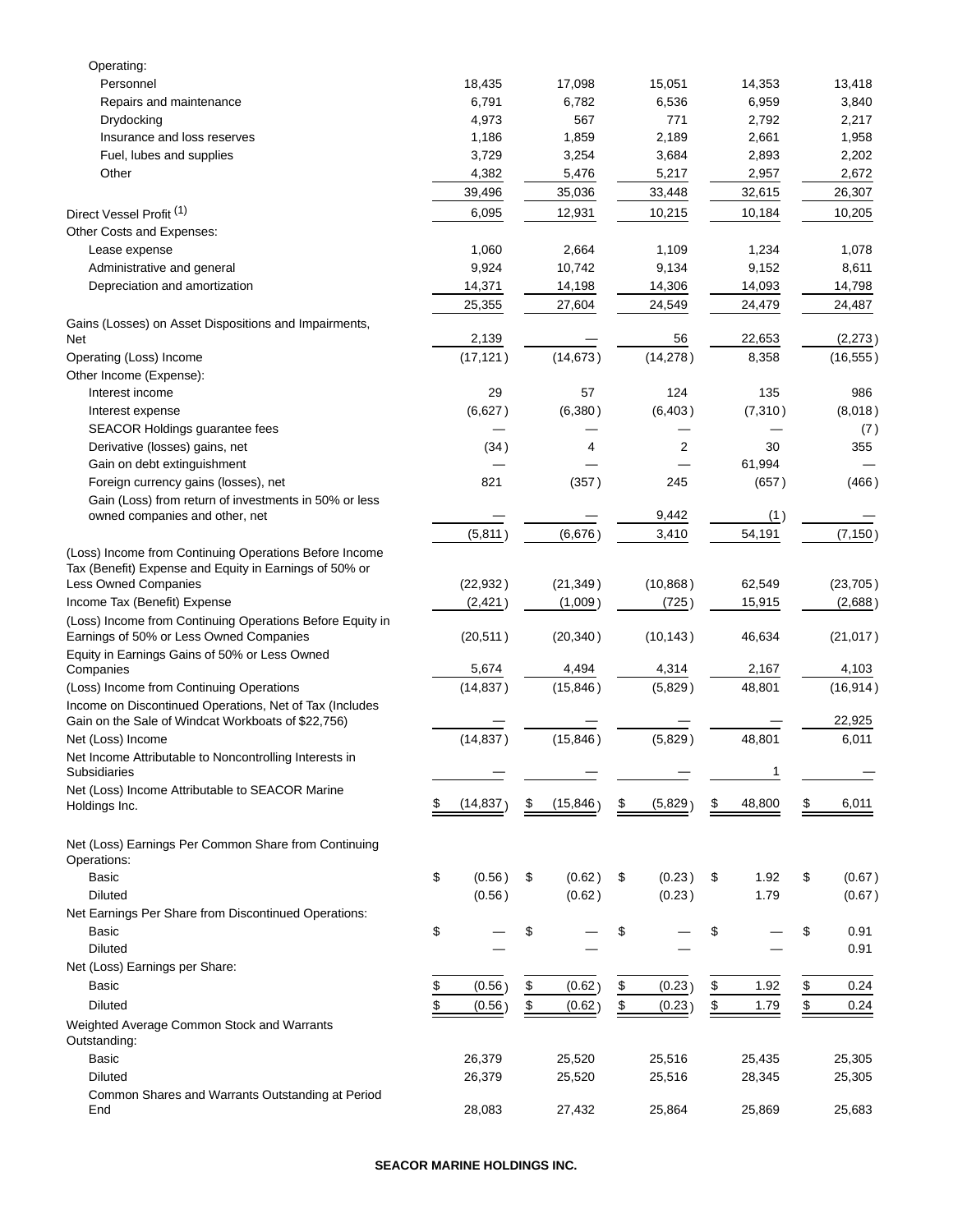# **UNAUDITED DIRECT VESSEL PROFIT ("DVP") BY SEGMENT (in thousands, except statistics)**

|                                                                             | <b>Three Months Ended</b> |    |                  |                  |        |                  |        |                  |
|-----------------------------------------------------------------------------|---------------------------|----|------------------|------------------|--------|------------------|--------|------------------|
|                                                                             | Mar. 31,<br>2022          |    | Dec. 31,<br>2021 | Sep. 30,<br>2021 |        | Jun. 30,<br>2021 |        | Mar. 31,<br>2021 |
| <b>United States, primarily Gulf of Mexico</b>                              |                           |    |                  |                  |        |                  |        |                  |
| <b>Time Charter Statistics:</b>                                             |                           |    |                  |                  |        |                  |        |                  |
| Average rates per day worked                                                | \$<br>15,595              | \$ | 15,496           | \$               | 18,702 | \$               | 17,058 | \$<br>15,910     |
| Fleet utilization                                                           | 38%                       |    | 33%              |                  | 27%    |                  | 18%    | 6%               |
| Fleet available days                                                        | 1,314                     |    | 1,043            |                  | 1,062  |                  | 1,112  | 1,518            |
| Out-of-service days for repairs, maintenance and                            |                           |    |                  |                  |        |                  |        |                  |
| drydockings                                                                 | 205                       |    | 95               |                  | 246    |                  | 137    | 67               |
| Out-of-service days for cold-stacked status                                 | 404                       |    | 399              |                  | 469    |                  | 748    | 1,270            |
| <b>Operating Revenues:</b>                                                  |                           |    |                  |                  |        |                  |        |                  |
| Time charter                                                                | \$<br>7,864               | \$ | 5,290            | \$               | 5,289  | \$               | 3,419  | \$<br>1,489      |
| Bareboat charter                                                            |                           |    | 386              |                  |        |                  | 434    | 729              |
| Other marine services                                                       | 2,052                     |    | 1,119            |                  | 1,215  |                  | 727    | 546              |
|                                                                             | 9,916                     |    | 6,795            |                  | 6,504  |                  | 4,580  | 2,764            |
| Direct Costs and Expenses:                                                  |                           |    |                  |                  |        |                  |        |                  |
| Operating:                                                                  |                           |    |                  |                  |        |                  |        |                  |
| Personnel                                                                   | \$<br>4,923               | \$ | 3,136            | \$               | 2,428  | \$               | 1,528  | \$<br>1,744      |
| Repairs and maintenance                                                     | 1,101                     |    | 1,085            |                  | 1,266  |                  | 389    | 654              |
| Drydocking                                                                  | 2,867                     |    | 191              |                  | 239    |                  | 777    | 875              |
| Insurance and loss reserves                                                 | 229                       |    | 720              |                  | 462    |                  | 923    | 527              |
| Fuel, lubes and supplies                                                    | 662                       |    | 501              |                  | 259    |                  | 245    | 199              |
| Other                                                                       | 224                       |    | 200              |                  | 147    |                  | 224    | 77               |
|                                                                             |                           |    |                  |                  |        |                  |        |                  |
|                                                                             | 10,006                    |    | 5,833            |                  | 4,801  |                  | 4,086  | 4,076            |
| Direct Vessel (Loss) Profit (1)                                             | \$<br>(90)                | \$ | 962              | \$               | 1,703  | \$               | 494    | \$<br>(1, 312)   |
| Other Costs and Expenses:                                                   |                           |    |                  |                  |        |                  |        |                  |
| Lease expense                                                               | \$<br>287                 | \$ | 633              | \$               | 621    | \$               | 703    | \$<br>664        |
| Depreciation and amortization                                               | 4,638                     |    | 4,325            |                  | 3,936  |                  | 3,287  | 4,164            |
| Africa and Europe, Continuing Operations<br><b>Time Charter Statistics:</b> |                           |    |                  |                  |        |                  |        |                  |
| Average rates per day worked                                                | \$<br>10,006              | \$ | 9,530            | \$               | 9,551  | \$               | 11,231 | \$<br>11,356     |
| Fleet utilization                                                           | 82%                       |    | 88%              |                  | 77%    |                  | 75%    | 68%              |
| Fleet available days                                                        | 1,499                     |    | 1,411            |                  | 1,417  |                  | 1,365  | 1,356            |
| Out-of-service days for repairs, maintenance and                            |                           |    |                  |                  |        |                  |        |                  |
| drydockings                                                                 | 163                       |    | 79               |                  | 52     |                  | 65     | 78               |
| Out-of-service days for cold-stacked status                                 |                           |    |                  |                  | 29     |                  | 176    | 346              |
| <b>Operating Revenues:</b>                                                  |                           |    |                  |                  |        |                  |        |                  |
| Time charter                                                                | \$<br>12,280              | \$ | 11,883           | \$               | 10,446 | \$               | 11,437 | \$<br>10,502     |
| Bareboat charter                                                            |                           |    |                  |                  |        |                  |        |                  |
| Other marine services                                                       | (616)                     |    | (416)            |                  | (429)  |                  | (224)  | (269)            |
|                                                                             |                           |    |                  |                  |        |                  |        |                  |
|                                                                             | 11,664                    |    | 11,467           |                  | 10,017 |                  | 11,213 | 10,233           |
| Direct Costs and Expenses:                                                  |                           |    |                  |                  |        |                  |        |                  |
| Operating:                                                                  |                           |    |                  |                  |        |                  |        |                  |
| Personnel                                                                   | \$<br>3,536               | \$ | 3,283            | \$               | 3,147  | \$               | 4,253  | \$<br>3,220      |
| Repairs and maintenance                                                     | 1,579                     |    | 1,846            |                  | 1,540  |                  | 2,195  | 1,191            |
| Drydocking                                                                  | 1,144                     |    | 144              |                  | 337    |                  | 374    | 304              |
| Insurance and loss reserves                                                 | 124                       |    | 245              |                  | 323    |                  | 352    | 433              |
| Fuel, lubes and supplies                                                    | 1,473                     |    | 1,019            |                  | 1,631  |                  | 887    | 572              |
| Other                                                                       | 1,828                     |    | 1,740            |                  | 1,424  |                  | 2,072  | 579              |
|                                                                             | 9,684                     |    | 8,277            |                  | 8,402  |                  | 10,133 | 6,299            |
| Direct Vessel Profit <sup>(1)</sup>                                         | \$<br>1,980               | \$ | 3,190            | \$               | 1,615  | \$               | 1,080  | \$<br>3,934      |
| Other Costs and Expenses:                                                   |                           |    |                  |                  |        |                  |        |                  |
| Lease expense                                                               | \$<br>402                 | \$ | 371              | \$               | 284    | \$               | 270    | \$<br>356        |
| Depreciation and amortization                                               | 3,258                     |    | 2,948            |                  | 3,296  |                  | 3,305  | 3,307            |
|                                                                             |                           |    |                  |                  |        |                  |        |                  |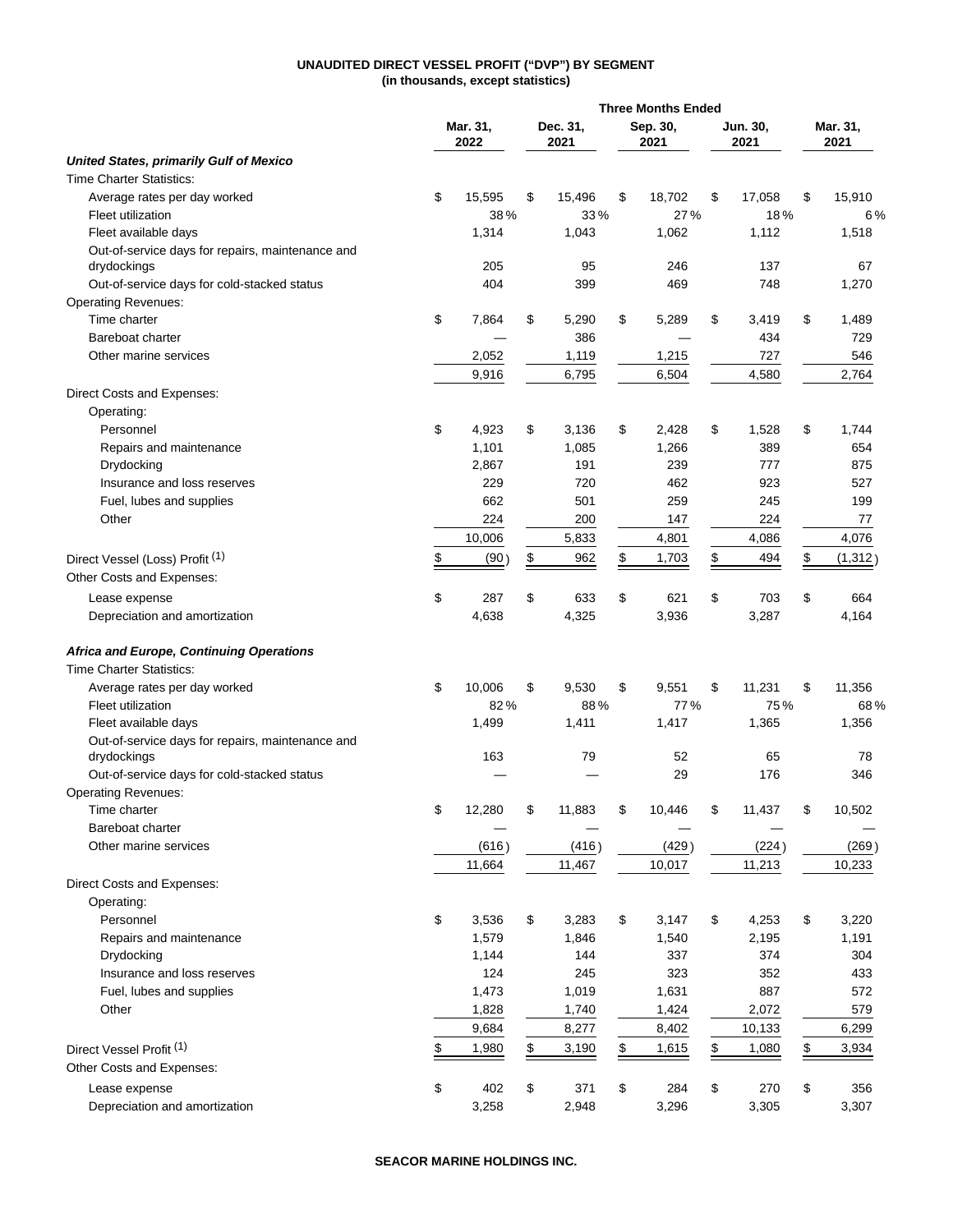# **UNAUDITED DIRECT VESSEL PROFIT ("DVP") BY SEGMENT (continued) (in thousands, except statistics)**

|                                                  |                  |                  | <b>Three Months Ended</b> |                  |    |                  |                  |
|--------------------------------------------------|------------------|------------------|---------------------------|------------------|----|------------------|------------------|
|                                                  | Mar. 31,<br>2022 | Dec. 31,<br>2021 |                           | Sep. 30,<br>2021 |    | Jun. 30,<br>2021 | Mar. 31,<br>2021 |
| <b>Middle East and Asia</b>                      |                  |                  |                           |                  |    |                  |                  |
| <b>Time Charter Statistics:</b>                  |                  |                  |                           |                  |    |                  |                  |
| Average rates per day worked                     | \$<br>9,882      | \$<br>9,612      | \$                        | 10,374           | \$ | 9,292            | \$<br>9,308      |
| Fleet utilization                                | 77%              | 81%              |                           | 73%              |    | 81%              | 73%              |
| Fleet available days                             | 1,800            | 1,717            |                           | 1,780            |    | 1,820            | 1,852            |
| Out-of-service days for repairs, maintenance and |                  |                  |                           |                  |    |                  |                  |
| drydockings                                      | 153              | 38               |                           | 134              |    | 105              | 115              |
| Out-of-service days for cold-stacked status      | 90               | 178              |                           | 214              |    | 116              | 239              |
| <b>Operating Revenues:</b>                       |                  |                  |                           |                  |    |                  |                  |
| Time charter                                     | \$<br>13,660     | \$<br>13,402     | \$                        | 13,417           | \$ | 13,752           | \$<br>12,575     |
| Other marine services                            | 49               | 50               |                           | 85               |    | 31               | 360              |
|                                                  | 13,709           | 13,452           |                           | 13,502           |    | 13,783           | 12,935           |
| Direct Costs and Expenses:                       |                  |                  |                           |                  |    |                  |                  |
| Operating:                                       |                  |                  |                           |                  |    |                  |                  |
| Personnel                                        | \$<br>6,031      | \$<br>5,756      | \$                        | 5,849            | \$ | 5,378            | \$<br>5,208      |
| Repairs and maintenance                          | 1,832            | 1,382            |                           | 1,610            |    | 2,806            | 903              |
| Drydocking                                       | 962              | 232              |                           | 156              |    | 1,185            | 1,066            |
| Insurance and loss reserves                      | 507              | 611              |                           | 707              |    | 461              | 702              |
|                                                  | 1,010            | 1,042            |                           | 777              |    | 1,081            | 559              |
| Fuel, lubes and supplies                         |                  |                  |                           |                  |    |                  |                  |
| Other                                            | 1,627            | 2,148            |                           | 2,823            |    | 43               | 1,144            |
|                                                  | 11,969           | 11,171           |                           | 11,922           |    | 10,954           | 9,582            |
| Direct Vessel Profit <sup>(1)</sup>              | \$<br>1,740      | \$<br>2,281      | \$                        | 1,580            | \$ | 2,829            | \$<br>3,353      |
| Other Costs and Expenses:                        |                  |                  |                           |                  |    |                  |                  |
| Lease expense                                    | \$<br>31         | \$<br>38         | \$                        | 377              | \$ | 35               | \$<br>22         |
| Depreciation and amortization                    | 4,345            | 4,156            |                           | 4,456            |    | 4,663            | 4,710            |
| <b>Latin America</b>                             |                  |                  |                           |                  |    |                  |                  |
| <b>Time Charter Statistics:</b>                  |                  |                  |                           |                  |    |                  |                  |
| Average rates per day worked                     | \$<br>13,450     | \$<br>15,944     | \$                        | 16,240           | \$ | 17,034           | \$<br>14,751     |
| Fleet utilization                                | 85%              | 83%              |                           | 92%              |    | 86%              | 85%              |
| Fleet available days                             | 787              | 889              |                           | 849              |    | 880              | 779              |
| Out-of-service days for repairs, maintenance and |                  |                  |                           |                  |    |                  |                  |
| drydockings                                      | 59               | 113              |                           | 58               |    | 117              | 94               |
| <b>Operating Revenues:</b>                       |                  |                  |                           |                  |    |                  |                  |
| Time charter                                     | \$<br>8,937      | \$<br>11,714     | \$                        | 12,630           | \$ | 12,866           | \$<br>9,724      |
| Bareboat charter                                 | 618              | 2,484            |                           |                  |    |                  |                  |
| Other marine services                            | 747              | 2,055            |                           | 1,010            |    | 357              | 856              |
|                                                  | 10,302           | 16,253           |                           | 13,640           |    | 13,223           | 10,580           |
| Direct Costs and Expenses:                       |                  |                  |                           |                  |    |                  |                  |
| Operating:                                       |                  |                  |                           |                  |    |                  |                  |
| Personnel                                        | \$<br>3,945      | \$               | \$                        |                  | \$ | 3,194            | \$               |
|                                                  |                  | 4,923            |                           | 3,627            |    |                  | 3,246            |
| Repairs and maintenance                          | 2,279            | 2,469            |                           | 2,120            |    | 1,569            | 1,092            |
| Drydocking                                       |                  |                  |                           | 39               |    | 456              | (28)             |
| Insurance and loss reserves                      | 326              | 283              |                           | 697              |    | 925              | 296              |
| Fuel, lubes and supplies                         | 584              | 692              |                           | 1,017            |    | 680              | 872              |
| Other                                            | 703              | 1,388            |                           | 823              |    | 618              | 872              |
|                                                  | 7,837            | 9,755            |                           | 8,323            |    | 7,442            | 6,350            |
| Direct Vessel Profit <sup>(1)</sup>              | \$<br>2,465      | \$<br>6,498      | \$                        | 5,317            | \$ | 5,781            | \$<br>4,230      |
| Other Costs and Expenses:                        |                  |                  |                           |                  |    |                  |                  |
| Lease expense                                    | \$<br>340        | \$<br>1,622      | \$                        | (173)            | \$ | 226              | \$<br>36         |
| 'Depreciation and amortization                   | 2,130            | 2,769            |                           | 2,618            |    | 2,838            | 2,617            |
|                                                  |                  |                  |                           |                  |    |                  |                  |

**SEACOR MARINE HOLDINGS INC. UNAUDITED PERFORMANCE BY VESSEL CLASS (in thousands, except statistics)**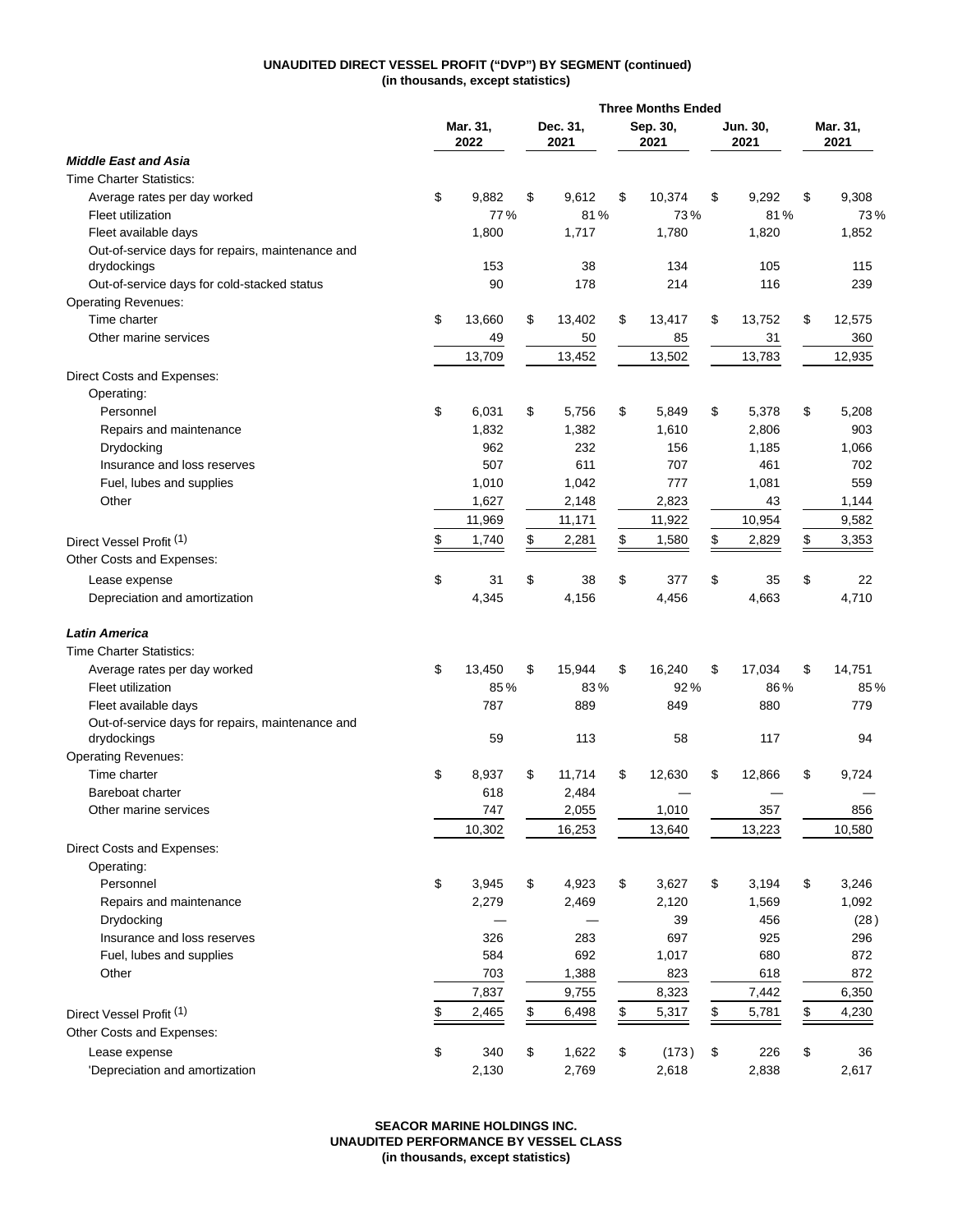|                                                  |                  |                  | <b>Three Months Ended</b> |                  |                  |
|--------------------------------------------------|------------------|------------------|---------------------------|------------------|------------------|
|                                                  | Mar. 31,<br>2022 | Dec. 31,<br>2021 | Sep. 30,<br>2021          | Jun. 30,<br>2021 | Mar. 31,<br>2021 |
| Anchor handling towing supply                    |                  |                  |                           |                  |                  |
| <b>Time Charter Statistics:</b>                  |                  |                  |                           |                  |                  |
| Average rates per day worked                     | \$<br>8,908      | \$<br>8,069      | \$<br>14,346              | \$<br>11,268     | \$<br>7.778      |
| <b>Fleet utilization</b>                         | 66%              | 66%              | 66%                       | 59%              | 67%              |
| Fleet available days                             | 540              | 552              | 552                       | 546              | 540              |
| Out-of-service days for repairs, maintenance and |                  |                  |                           |                  |                  |
| drydockings                                      | 2                | 14               | 61                        | 105              |                  |
| Out-of-service days for cold-stacked status      | 180              | 92               | 92                        | 118              | 180              |
| <b>Operating Revenues:</b>                       |                  |                  |                           |                  |                  |
| Time charter                                     | \$<br>3,188      | \$<br>2,926      | \$<br>5,224               | \$<br>3,640      | \$<br>2,801      |
| Other marine services                            | (160)            | (129)            | (151)                     | (157)            | (130)            |
|                                                  | 3,028            | 2,797            | 5,073                     | 3,483            | 2,671            |
| Direct Costs and Expenses:                       |                  |                  |                           |                  |                  |
| Operating:                                       |                  |                  |                           |                  |                  |
| Personnel                                        | \$<br>1,136      | \$<br>1,389      | \$<br>1,584               | \$<br>1,513      | \$<br>984        |
| Repairs and maintenance                          | 293              | 608              | 1,044                     | 471              | 241              |
| Drydocking                                       | (7)              | 1                | (217)                     | 1,322            | 54               |
| Insurance and loss reserves                      | (137)            | 148              | 193                       | 99               | 194              |
| Fuel, lubes and supplies                         | 144              | 321              | 388                       | 344              | 139              |
| Other                                            | 439              | 556              | 408                       | 444              | 270              |
|                                                  | 1,868            | 3,023            | 3,400                     | 4,193            | 1,882            |
| Other Costs and Expenses:                        |                  |                  |                           |                  |                  |
| Lease expense                                    | \$<br>449        | \$<br>353        | \$<br>354                 | \$<br>362        | \$<br>400        |
| Depreciation and amortization                    | 494              | 495              | 494                       | 495              | 494              |
| <b>Fast support</b>                              |                  |                  |                           |                  |                  |
| <b>Time Charter Statistics:</b>                  |                  |                  |                           |                  |                  |
| Average rates per day worked                     | \$<br>8,621      | \$<br>8,464      | \$<br>8,455               | \$<br>7,962      | \$<br>7,888      |
| <b>Fleet utilization</b>                         | 80%              | 79%              | 70%                       | 71%              | 61%              |
| Fleet available days                             | 2,160            | 2,208            | 2,208                     | 2,100            | 2,207            |
| Out-of-service days for repairs, maintenance and |                  |                  |                           |                  |                  |
| drydockings                                      | 167              | 137              | 300                       | 226              | 182              |
| Out-of-service days for cold-stacked status      | 90               | 92               | 178                       | 314              | 584              |
| <b>Operating Revenues:</b>                       |                  |                  |                           |                  |                  |
| Time charter                                     | \$<br>14,900     | \$<br>14,857     | \$<br>13,007              | \$<br>11,827     | \$<br>10,657     |
| Bareboat charter                                 |                  | 386              |                           | 434              | 729              |
| Other marine services                            | (254)            | (380)            | (121)                     | (249)            | (218)            |
|                                                  | 14,646           | 14,863           | 12,886                    | 12,012           | 11,168           |
| Direct Costs and Expenses:                       |                  |                  |                           |                  |                  |
| Operating:                                       |                  |                  |                           |                  |                  |
| Personnel                                        | \$<br>5,070      | \$<br>5,581      | \$<br>4,588               | \$<br>4,802      | \$<br>4,041      |
| Repairs and maintenance                          | 1,800            | 2,151            | 2,313                     | 3,618            | 1,535            |
| Drydocking                                       | 1,277            | 494              | 965                       | 1,178            | 1,178            |
| Insurance and loss reserves                      | 260              | 390              | 328                       | 507              | 466              |
| Fuel, lubes and supplies                         | 1,544            | 1,355            | 1,390                     | 1,154            | 726              |
| Other                                            | 1,941            | 2,156            | 2,021                     | 1,640            | 1,141            |
|                                                  | 11,892           | 12,127           | 11,605                    | 12,899           | 9,087            |
| Other Costs and Expenses:                        |                  |                  |                           |                  |                  |
| Lease expense                                    | \$               | \$<br>353        | \$<br>693                 | \$<br>352        | \$<br>352        |
| Depreciation and amortization                    | 4,945            | 4,929            | 4,929                     | 4,931            | 5,096            |
|                                                  |                  |                  |                           |                  |                  |

# **SEACOR MARINE HOLDINGS INC. UNAUDITED PERFORMANCE BY VESSEL CLASS (continued) (in thousands, except statistics)**

|          |          | <b>Three Months Ended</b> |          |          |
|----------|----------|---------------------------|----------|----------|
| Mar. 31. | Dec. 31. | Sep. 30,                  | Jun. 30. | Mar. 31. |
| 2022     | 2021     | 2021                      | 2021     | 2021     |
|          |          |                           |          |          |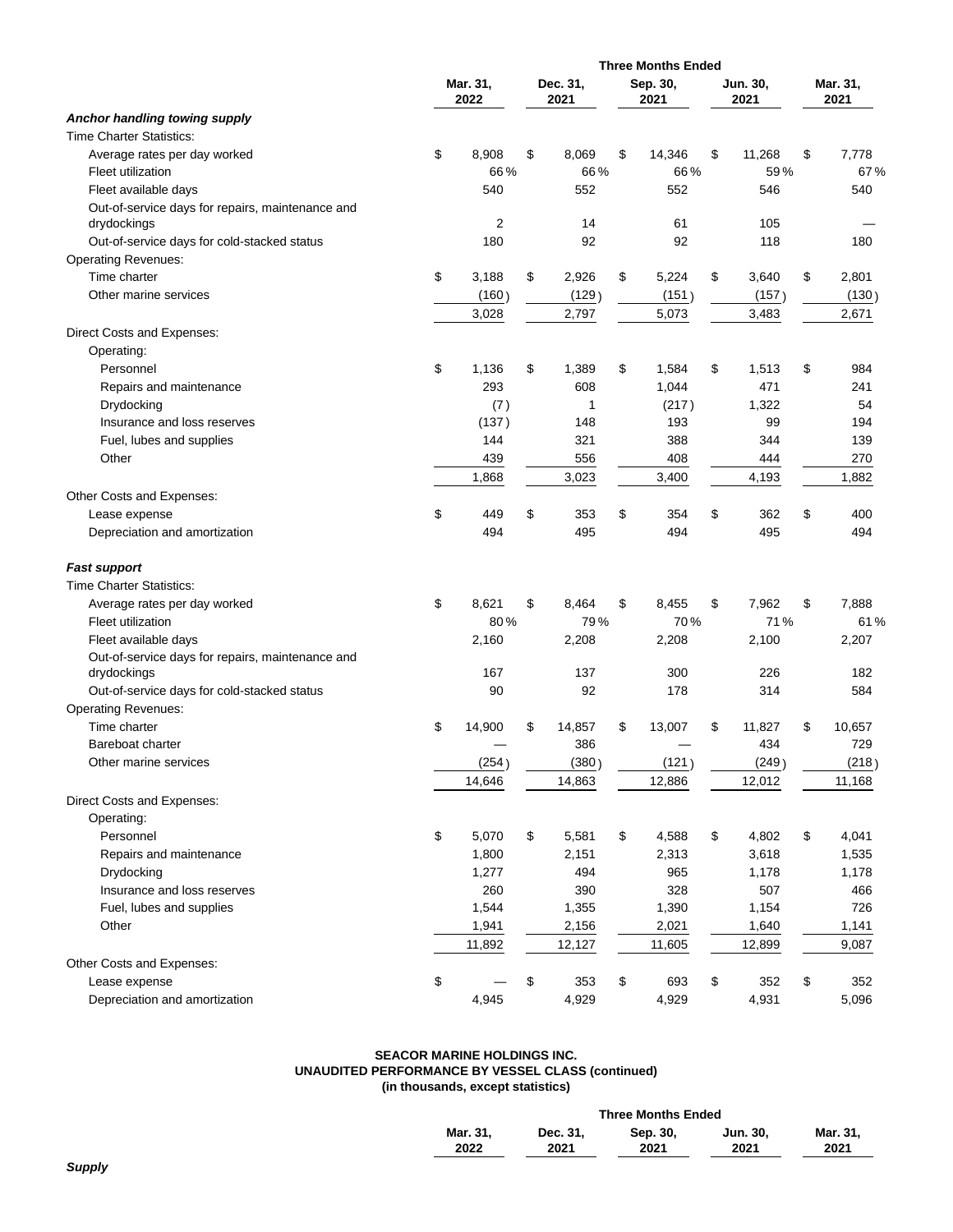| <b>Time Charter Statistics:</b>                  |                |                |              |              |              |
|--------------------------------------------------|----------------|----------------|--------------|--------------|--------------|
| Average rates per day worked                     | \$<br>12,188   | \$<br>11,586   | \$<br>11,631 | \$<br>11,921 | \$<br>12,110 |
| Fleet utilization                                | 72%            | 79%            | 77%          | 80%          | 63%          |
| Fleet available days                             | 1,800          | 1,380          | 1,372        | 1,274        | 1,319        |
| Out-of-service days for repairs, maintenance and |                |                |              |              |              |
| drydockings                                      | 233            | 117            | 64           | 11           | 105          |
| Out-of-service days for cold-stacked status      |                | 117            | 174          | 91           | 315          |
| <b>Operating Revenues:</b>                       |                |                |              |              |              |
| Time charter                                     | \$<br>15,823   | \$<br>12,675   | \$<br>12,317 | \$<br>12,179 | \$<br>10,082 |
| Bareboat charter                                 | 618            |                |              |              |              |
| Other marine services                            | 44             | 410            | 221          | 117          | 346          |
|                                                  | 16,485         | 13,085         | 12,538       | 12,296       | 10,428       |
| Direct Costs and Expenses:                       |                |                |              |              |              |
| Operating:                                       |                |                |              |              |              |
| Personnel                                        | \$<br>8,193    | \$<br>6,141    | \$<br>4,738  | \$<br>4,044  | \$<br>4,158  |
| Repairs and maintenance                          | 3,701          | 2,191          | 2,078        | 2,039        | 1,135        |
| Drydocking                                       | 1,302          |                | 23           | 180          | 110          |
| Insurance and loss reserves                      | 428            | 280            | 595          | 436          | 474          |
| Fuel, lubes and supplies                         | 1,434          | 998            | 1,221        | 1,034        | 1,003        |
| Other                                            | 1,348          | 1,957          | 988          | 884          | 880          |
|                                                  | 16,406         | 11,567         | 9,643        | 8,617        | 7,760        |
| Other Costs and Expenses:                        |                |                |              |              |              |
| Lease expense                                    | \$<br>291      | \$             | \$           | \$           | \$           |
| Depreciation and amortization                    | 3,786          | 3,155          | 3,149        | 2,936        | 2,977        |
| <b>Specialty</b>                                 |                |                |              |              |              |
| <b>Time Charter Statistics:</b>                  |                |                |              |              |              |
| Average rates per day worked                     | \$             | \$             | \$           | \$<br>1,571  | \$<br>1,890  |
| Fleet utilization                                | $-\%$          | $-\%$          | $-$ %        | 92%          | 100%         |
| Fleet available days                             | 90             | 92             | 92           | 91           | 90           |
| Out-of-service days for repairs, maintenance and |                |                |              |              |              |
| drydockings                                      |                |                | 65           | 8            |              |
| Out-of-service days for cold-stacked status      | 90             | 92             |              |              |              |
| <b>Operating Revenues:</b>                       |                |                |              |              |              |
| Time charter                                     | \$             | \$             | \$           | \$<br>131    | \$<br>170    |
| Other marine services                            |                |                |              | 23           | 12           |
|                                                  |                |                |              | 154          | 182          |
| Direct Costs and Expenses:                       |                |                |              |              |              |
| Operating:                                       |                |                |              |              |              |
| Personnel                                        | \$<br>1        | \$<br>6        | \$<br>35     | \$<br>99     | \$<br>89     |
| Repairs and maintenance                          |                | (28)           | 7            | 104          | 8            |
| Drydocking                                       |                |                |              |              |              |
| Insurance and loss reserves                      | $\overline{2}$ | 1              | 3            | 5            | 4            |
| Fuel, lubes and supplies                         | $\overline{2}$ | $\overline{2}$ | 6            | 5            | 8            |
| Other                                            | 11             | 18             | 28           | 33           | 26           |
|                                                  | 16             | (1)            | 79           | 246          | 135          |
| Other Costs and Expenses:                        |                |                |              |              |              |
| Depreciation and amortization                    | \$             | \$             | \$           | \$           | \$           |
|                                                  |                |                |              |              |              |

#### **SEACOR MARINE HOLDINGS INC. UNAUDITED PERFORMANCE BY VESSEL CLASS (continued) (in thousands, except statistics)**

|                                 | <b>Three Months Ended</b> |                  |                  |        |   |                  |                  |        |  |                  |  |  |  |
|---------------------------------|---------------------------|------------------|------------------|--------|---|------------------|------------------|--------|--|------------------|--|--|--|
|                                 |                           | Mar. 31.<br>2022 | Dec. 31.<br>2021 |        |   | Sep. 30,<br>2021 | Jun. 30.<br>2021 |        |  | Mar. 31,<br>2021 |  |  |  |
| Liftboats                       |                           |                  |                  |        |   |                  |                  |        |  |                  |  |  |  |
| <b>Time Charter Statistics:</b> |                           |                  |                  |        |   |                  |                  |        |  |                  |  |  |  |
| Average rates per day worked    | \$.                       | 22.416           | \$               | 23.409 | S | 23.137           |                  | 25.334 |  | 26.792           |  |  |  |
| Fleet utilization               |                           | 49%              |                  | 61%    |   | 55%              |                  | 46%    |  | 29%              |  |  |  |
| Fleet available days            |                           | 810              |                  | 828    |   | 884              |                  | 1.167  |  | 1,350            |  |  |  |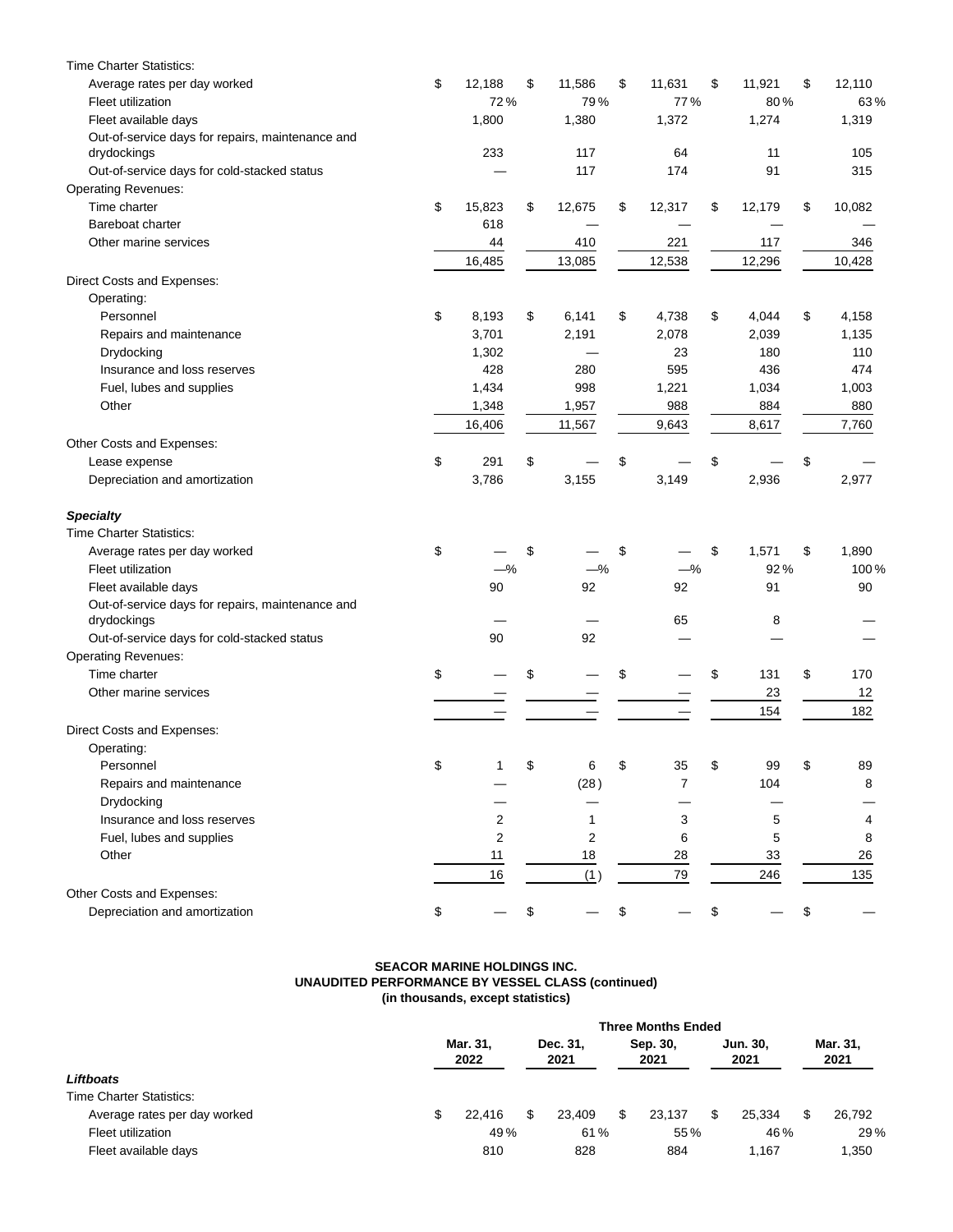| Out-of-service days for repairs, maintenance and<br>drydockings | 179         | 58           | 65           | 75           | 67           |
|-----------------------------------------------------------------|-------------|--------------|--------------|--------------|--------------|
| Out-of-service days for cold-stacked status                     | 134         | 184          | 202          | 517          | 776          |
| <b>Operating Revenues:</b>                                      |             |              |              |              |              |
| Time charter                                                    | \$<br>8,830 | \$<br>11,831 | \$<br>11,234 | \$<br>13,697 | \$<br>10,580 |
| Bareboat charter                                                |             | 2,484        |              |              |              |
| Other marine services                                           | 1,463       | 1,121        | 997          | 688          | 797          |
|                                                                 | 10,293      | 15,436       | 12,231       | 14,385       | 11,377       |
| Direct Costs and Expenses:                                      |             |              |              |              |              |
| Operating:                                                      |             |              |              |              |              |
| Personnel                                                       | \$<br>4,035 | \$<br>4,068  | \$<br>4,033  | \$<br>3,916  | \$<br>3,806  |
| Repairs and maintenance                                         | 1,012       | 1,859        | 1,104        | 716          | 894          |
| Drydocking                                                      | 2,401       | 72           |              | 112          | 875          |
| Insurance and loss reserves                                     | 1,215       | 1,070        | 1,170        | 1,752        | 719          |
| Fuel, lubes and supplies                                        | 605         | 589          | 668          | 353          | 320          |
| Other                                                           | 644         | 856          | 1,672        | (58)         | 677          |
|                                                                 | 9,912       | 8,514        | 8,647        | 6,791        | 7,291        |
| Other Costs and Expenses:                                       |             |              |              |              |              |
| Lease expense                                                   | \$          | \$<br>1,569  | \$<br>(200)  | \$<br>205    | \$<br>12     |
| Depreciation and amortization                                   | 4,964       | 5,171        | 5,170        | 5,171        | 5,659        |
| <b>Other Activity</b>                                           |             |              |              |              |              |
| <b>Operating Revenues:</b>                                      |             |              |              |              |              |
| Other marine services                                           | \$<br>1,139 | \$<br>1,786  | \$<br>935    | \$<br>469    | \$<br>686    |
|                                                                 | 1,139       | 1,786        | 935          | 469          | 686          |
| Direct Costs and Expenses:                                      |             |              |              |              |              |
| Operating:                                                      |             |              |              |              |              |
| Personnel                                                       | \$          | \$<br>(87)   | \$<br>73     | \$<br>(21)   | \$<br>340    |
| Repairs and maintenance                                         | (15)        | 1            | (10)         | 11           | 27           |
| Insurance and loss reserves                                     | (582)       | (30)         | (100)        | (138)        | 101          |
| Fuel, lubes and supplies                                        |             | (11)         | 11           | 3            | 6            |
| Other                                                           | (1)         | (67)         | 100          | 14           | (322)        |
|                                                                 | (598)       | (194)        | 74           | (131)        | 152          |
| Other Costs and Expenses:                                       |             |              |              |              |              |
| Lease expense                                                   | \$<br>320   | \$<br>389    | \$<br>262    | \$<br>315    | \$<br>314    |
| Depreciation and amortization                                   | 182         | 448          | 564          | 560          | 572          |

### **SEACOR MARINE HOLDINGS INC. UNAUDITED CONDENSED CONSOLIDATED BALANCE SHEETS (in thousands)**

|                                                  | Mar. 31,<br>2022 |    | Dec. 31,<br>2021 |    | Sep. 30,<br>2021 |    | Jun. 30,<br>2021 |    | Mar. 31,<br>2021 |
|--------------------------------------------------|------------------|----|------------------|----|------------------|----|------------------|----|------------------|
| <b>ASSETS</b>                                    |                  |    |                  |    |                  |    |                  |    |                  |
| <b>Current Assets:</b>                           |                  |    |                  |    |                  |    |                  |    |                  |
| Cash and cash equivalents                        | \$<br>36,315     | \$ | 37,619           | \$ | 42,194           | \$ | 45,446           | \$ | 68,409           |
| Restricted cash                                  | 3,596            |    | 3,601            |    | 4,160            |    | 5,855            |    | 3,352            |
| Receivables:                                     |                  |    |                  |    |                  |    |                  |    |                  |
| Trade, net of allowance for credit loss accounts | 49,238           |    | 55,544           |    | 50,343           |    | 47,082           |    | 42,680           |
| Other                                            | 8,799            |    | 6,118            |    | 13,750           |    | 12,152           |    | 11,265           |
| Receivables from SEACOR Holdings                 |                  |    |                  |    |                  |    |                  |    | 19,332           |
| Tax receivable                                   | 1,238            |    | 1,238            |    | 101              |    | 1,497            |    | 1,498            |
| Inventories                                      | 1,297            |    | 928              |    | 476              |    | 425              |    | 572              |
| Prepaid expenses and other                       | 3,724            |    | 3,730            |    | 3,851            |    | 4,527            |    | 2,326            |
| Other current assets                             |                  |    |                  |    |                  |    |                  |    | 423              |
| Assets held for sale                             |                  |    |                  |    |                  |    |                  |    |                  |
| Total current assets                             | 104,207          |    | 108,778          |    | 114,875          |    | 116,984          |    | 149,857          |
| Property and Equipment:                          |                  |    |                  |    |                  |    |                  |    |                  |
| <b>Historical cost</b>                           | 1,006,873        |    | 1,025,284        |    | 989,910          |    | 972,267          |    | 1,000,430        |
| Accumulated depreciation                         | (316,444)        |    | (317, 297)       |    | (303,178)        |    | (288, 882)       |    | (297, 792)       |
|                                                  | 690,429          |    | 707,987          |    | 686,732          |    | 683,385          |    | 702,638          |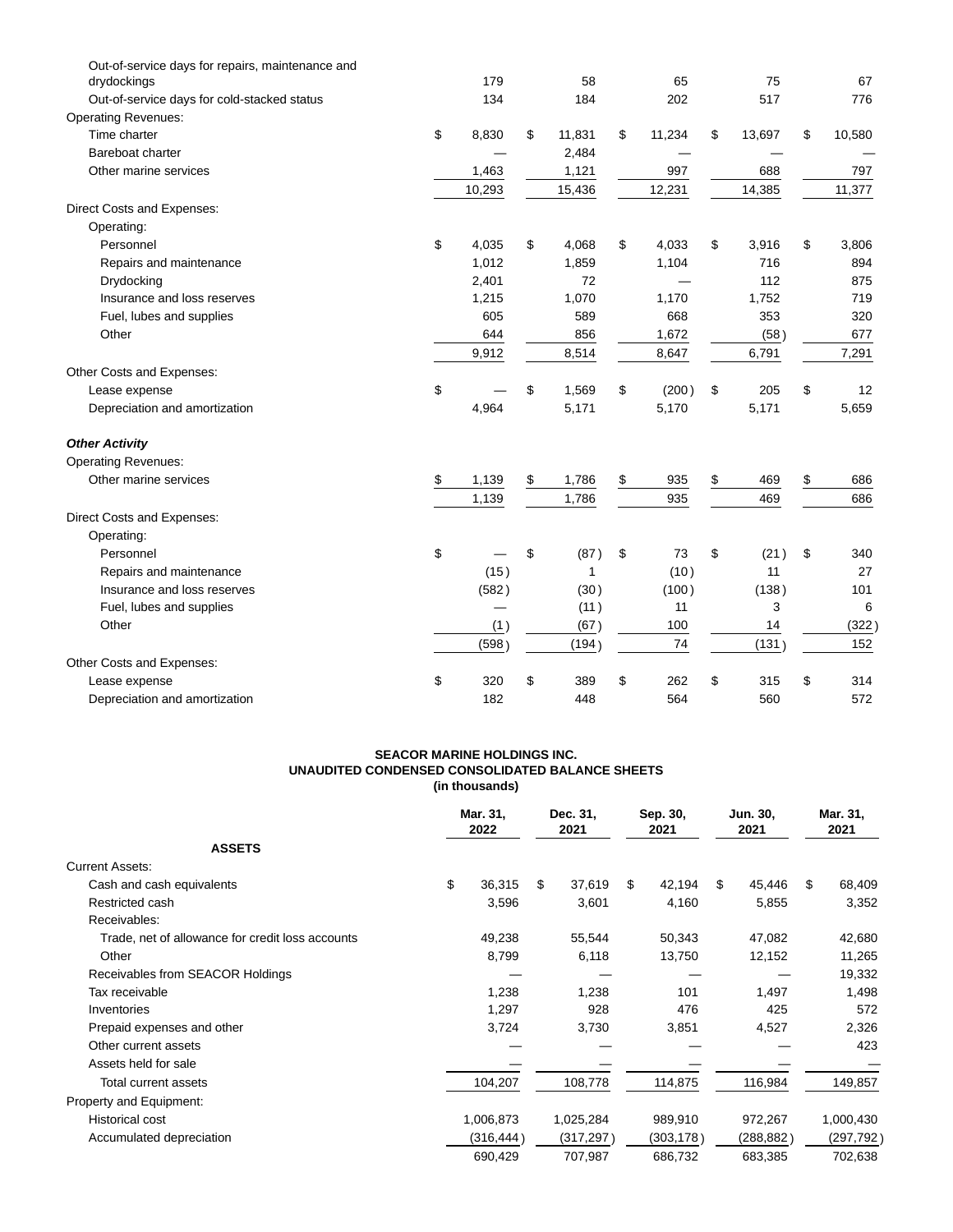| Construction in progress                                  | 15,550        | 15,531        | 15,577        | 32,903         | 32,530        |
|-----------------------------------------------------------|---------------|---------------|---------------|----------------|---------------|
| Net property and equipment                                | 705,979       | 723,518       | 702,309       | 716,288        | 735,168       |
| Right-of-use asset - operating leases                     | 6,238         | 6,608         | 4,670         | 5,469          | 7,046         |
| Right-of-use asset - finance leases                       | 7,290         | 100           | 108           | 116            | 121           |
| Investments, at equity, and advances to 50% or less owned |               |               |               |                |               |
| companies                                                 | 76,860        | 71,727        | 77,426        | 77,539         | 79,000        |
| Other assets                                              | 2,057         | 1,771         | 2,672         | 2,781          | 2,624         |
| <b>Total assets</b>                                       | \$<br>902,631 | \$<br>912,502 | \$<br>902,060 | \$<br>919,177  | \$<br>973,816 |
| <b>LIABILITIES AND EQUITY</b>                             |               |               |               |                |               |
| <b>Current Liabilities:</b>                               |               |               |               |                |               |
| Current portion of operating lease liabilities            | \$<br>2,073   | \$<br>1,986   | \$<br>1,269   | \$<br>2,885    | \$<br>5,139   |
| Current portion of finance lease liabilities              | 190           | 33            | 32            | 32             | 46            |
| Current portion of long-term debt                         | 32,708        | 31,602        | 28,875        | 28,419         | 34,888        |
| Accounts payable and accrued expenses                     | 32,585        | 28,419        | 23,578        | 27,163         | 21,428        |
| Due to SEACOR Holdings                                    | 264           | 274           | 276           | 277            |               |
| Other current liabilities                                 | 23,723        | 22,351        | 21,109        | 26,886         | 29,719        |
| Discontinued operations                                   |               |               |               |                |               |
| <b>Total current liabilities</b>                          | 91,543        | 84,665        | 75,139        | 85,662         | 91,220        |
| Long-term operating lease liabilities                     | 4,420         | 4,885         | 4,000         | 4,072          | 4,778         |
| Long-term finance lease liabilities                       | 7,183         | 76            | 84            | 92             | 97            |
| Long-term debt                                            | 326,264       | 332,762       | 321,641       | 320,823        | 431,849       |
| Conversion option liability on convertible senior notes   | 34            |               | 5             | $\overline{7}$ | 37            |
| Deferred income taxes                                     | 37,153        | 40,682        | 43,463        | 46,169         | 31,766        |
| Deferred gains and other liabilities                      | 2,990         | 2,891         | 2,925         | 2,951          | 4,910         |
| <b>Total liabilities</b>                                  | 469,587       | 465,961       | 447,257       | 459,776        | 564,657       |
| Equity:                                                   |               |               |               |                |               |
| SEACOR Marine Holdings Inc. stockholders' equity:         |               |               |               |                |               |
| Common stock                                              | 269           | 262           | 245           | 245            | 243           |
| Additional paid-in capital                                | 463,138       | 461,931       | 455,373       | 454,079        | 452,290       |
| <b>Accumulated Deficit</b>                                | (37, 744)     | (22, 907)     | (7,059)       | (1,230)        | (50,029)      |
| Shares held in treasury                                   | (1,792)       | (1, 120)      | (1, 120)      | (1, 120)       | (1, 110)      |
| Accumulated other comprehensive loss, net of tax          | 8,853         | 8,055         | 7,044         | 7,107          | 7,446         |
|                                                           | 432,724       | 446,221       | 454,483       | 459,081        | 408,840       |
| Noncontrolling interests in subsidiaries                  | 320           | 320           | 320           | 320            | 319           |
| Total equity                                              | 433,044       | 446,541       | 454,803       | 459,401        | 409,159       |
| Total liabilities and equity                              | \$<br>902,631 | \$<br>912,502 | \$<br>902,060 | \$<br>919,177  | \$<br>973,816 |

#### **SEACOR MARINE HOLDINGS INC. UNAUDITED CONDENSED CONSOLIDATED STATEMENTS OF CASH FLOWS (in thousands)**

|                                                                                                       | <b>Three Months Ended</b> |           |                  |               |                  |              |                  |           |                  |           |
|-------------------------------------------------------------------------------------------------------|---------------------------|-----------|------------------|---------------|------------------|--------------|------------------|-----------|------------------|-----------|
|                                                                                                       | Mar. 31,<br>2022          |           | Dec. 31,<br>2021 |               | Sep. 30,<br>2021 |              | Jun. 30,<br>2021 |           | Mar. 31,<br>2021 |           |
| Cash Flows from Continuing Operating Activities:                                                      |                           |           |                  |               |                  |              |                  |           |                  |           |
| Net (Loss) Income                                                                                     | \$                        | (14, 837) | -\$              | $(15,846)$ \$ |                  | $(5,829)$ \$ |                  | 48,801    | \$               | 6,011     |
| Adjustments to reconcile net (loss) income to net cash<br>provided by (used in) operating activities: |                           |           |                  |               |                  |              |                  |           |                  |           |
| Depreciation and amortization                                                                         |                           | 14,371    |                  | 14,198        |                  | 14,306       |                  | 14,093    |                  | 14,798    |
| Deferred financing costs amortization                                                                 |                           | 291       |                  | 328           |                  | 255          |                  | 254       |                  | 260       |
| Stock-based compensation expense                                                                      |                           | 395       |                  | 1,243         |                  | 1,294        |                  | 1,779     |                  | 849       |
| Debt discount amortization                                                                            |                           | 1,691     |                  | 1,614         |                  | 1,573        |                  | 1,787     |                  | 1,892     |
| Allowance for credit losses                                                                           |                           | (170)     |                  | 585           |                  | 122          |                  | 132       |                  | 24        |
| (Gain) Loss from equipment sales, retirements or                                                      |                           |           |                  |               |                  |              |                  |           |                  |           |
| impairments                                                                                           |                           | (2, 139)  |                  |               |                  | (56)         |                  | (22, 653) |                  | 2,273     |
| Gain on the sale of Windcat Workboats                                                                 |                           |           |                  |               |                  |              |                  |           |                  | (22, 756) |
| Gain on debt extinguishment, net                                                                      |                           |           |                  |               |                  |              |                  | (62, 749) |                  |           |
| Gain from return of investment                                                                        |                           |           |                  |               |                  | (9, 442)     |                  |           |                  |           |
| Derivative losses (gains)                                                                             |                           | 34        |                  | (4)           |                  | (2)          |                  | (30)      |                  | (355)     |
| Interest on finance lease                                                                             |                           | 25        |                  |               |                  |              |                  |           |                  | 2         |
| Cash settlement payments on derivative transactions, net                                              |                           | (373)     |                  | (403)         |                  | (414)        |                  | (414)     |                  | (919)     |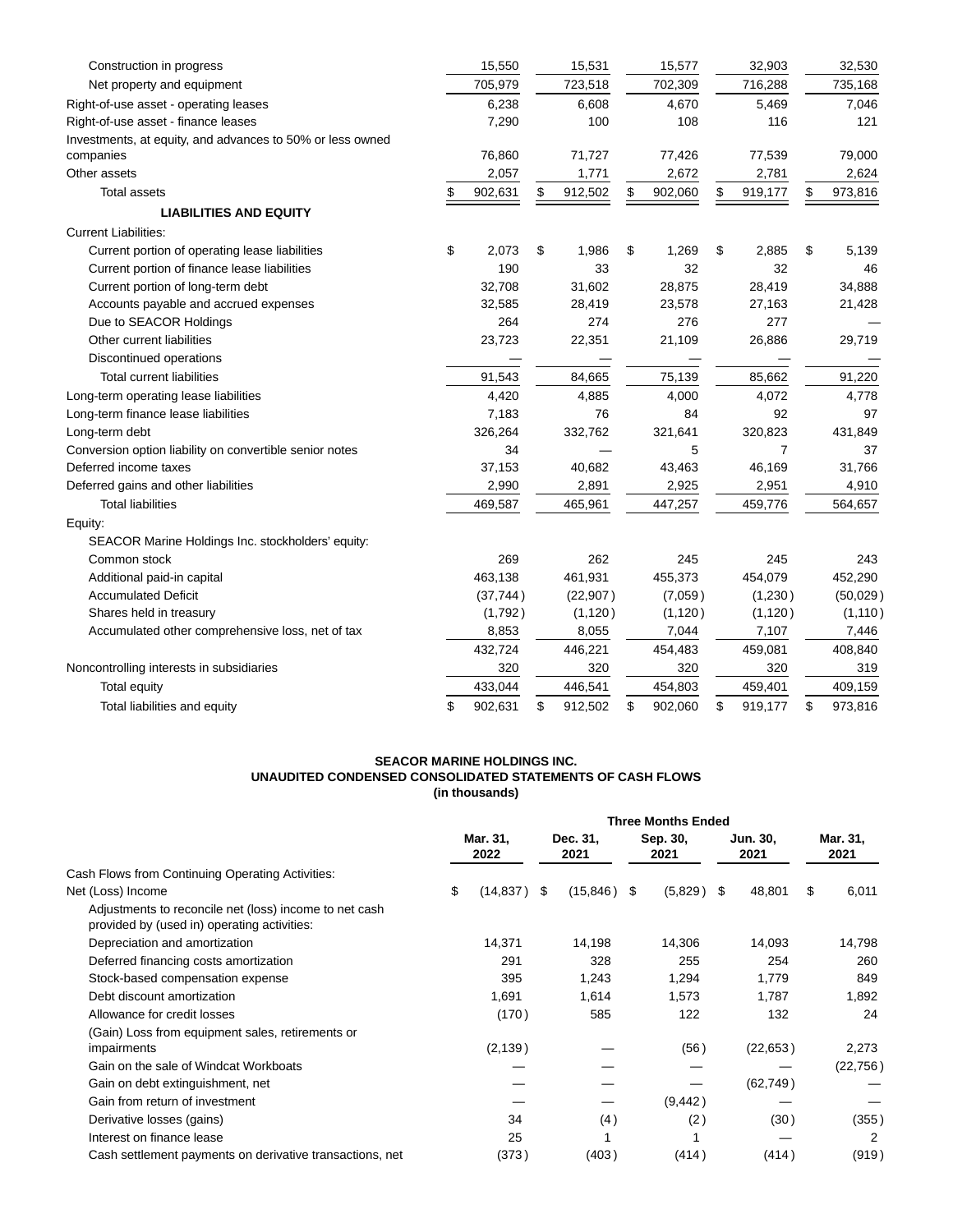| Currency (gains) losses                                            | (821)          | 357          | (245)        | 657            | 466          |
|--------------------------------------------------------------------|----------------|--------------|--------------|----------------|--------------|
| Deferred income taxes                                              | (3,529)        | (2,781)      | (2,706)      | 14,403         | (4.056)      |
| Equity earnings                                                    | (5,674)        | (4, 494)     | (4, 314)     | (2, 167)       | (4, 103)     |
| Dividends received from equity investees                           | 725            | 817          | 4,515        |                |              |
| Changes in Operating Assets and Liabilities:                       |                |              |              |                |              |
| Accounts receivables                                               | 3,904          | (1, 157)     | (3,798)      | 16,047         | 11,345       |
| Other assets                                                       | (164)          | 1,656        | 1,561        | (1,296)        | 1,192        |
| Accounts payable and accrued liabilities                           | 6,707          | 7,915        | (1, 416)     | 4,268          | (10, 296)    |
| Net cash provided by (used in) operating activities                | 436            | 4,029        | (4,595)      | 12,912         | (3,373)      |
| Cash Flows from Continuing Investing Activities:                   |                |              |              |                |              |
| Purchases of property and equipment                                | (20)           | (443)        | (2,910)      | (926)          | (2,724)      |
| Proceeds from disposition of property and equipment                | 5,310          |              |              | 26,871         | 3,266        |
| Proceeds from sale of Windcat Workboats, net cash sold             |                |              |              |                | 38,715       |
| Net investing activities in property and equipment                 | 5,290          | (443)        | (2,910)      | 25,945         | 39,257       |
| Investments in and advances to 50% or less owned                   |                |              |              |                |              |
| companies                                                          |                | (2,272)      |              |                | (736)        |
| Excess distributions from equity investees                         |                |              | 9,442        |                |              |
| Principal payments on notes due from equity investees              | 176            | (630)        | 179          | 2,877          | 919          |
| Cash received from acquisition of 50% or less owned                |                |              |              |                |              |
| company                                                            |                | 172          |              |                |              |
| Net cash provided by (used in) investing activities                | 5,466          | (3, 173)     | 6,711        | 28,822         | 39,440       |
| Cash Flows from Continuing Financing Activities:                   |                |              |              |                |              |
| Payments on long-term debt                                         | (7, 348)       | (5,981)      | (7,054)      | (56, 787)      | (8,302)      |
| Payments on debt extinguishment cost                               |                |              |              | (755)          |              |
| Payments on finance lease                                          | (9)            | (9)          | (9)          | (12)           |              |
| Proceeds from exercise of stock options                            | 140            |              |              |                |              |
| <b>Issuance of stock</b>                                           | $\overline{7}$ |              |              | $\overline{2}$ | 8            |
| <b>Excerise of warrants</b>                                        |                | 1            |              |                |              |
| 'Net cash used in financing activities                             | (7, 210)       | (5,989)      | (7,063)      | (57, 552)      | (8, 294)     |
| Effects of Exchange Rate Changes on Cash and Cash                  |                |              |              |                |              |
| Equivalents                                                        | (1)            | (1)          |              | (4,642)        | 4,621        |
| Net Change in Cash, Cash Equivalents and Restricted Cash           | (1,309)        | (5, 134)     | (4,947)      | (20, 460)      | 32,394       |
| Cash Flows from Discontinued Operations                            |                |              |              |                |              |
| <b>Operating Activities</b>                                        |                |              |              |                | (171)        |
| <b>Investing Activities</b>                                        |                |              |              |                |              |
| <b>Financing Activities</b>                                        |                |              |              |                |              |
| Effects of FX Rate Changes on Cash and Cash                        |                |              |              |                |              |
| Equivalents                                                        |                |              |              |                |              |
| Net Decrease in Cash and Cash Equivalents from                     |                |              |              |                |              |
| <b>Discontinued Operations:</b>                                    |                |              |              |                | (171)        |
| Net Change in Cash, Cash Equivalents and Restricted Cash           | (1,309)        | (5, 134)     | (4, 947)     | (20, 460)      | 32,223       |
| Cash, Restricted Cash and Cash Equivalents, Beginning of<br>Period | 41,220         | 46,354       | 51,301       | 71,761         | 39,538       |
| Cash, Restricted Cash and Cash Equivalents, End of Period          | \$<br>39,911   | \$<br>41,220 | \$<br>46,354 | \$<br>51,301   | \$<br>71,761 |
|                                                                    |                |              |              |                |              |

# **SEACOR MARINE HOLDINGS INC. UNAUDITED FLEET COUNTS**

|                          | Owned | <b>Joint Ventured</b> | Leased-in | <b>Managed</b> | <b>Total</b> |  |
|--------------------------|-------|-----------------------|-----------|----------------|--------------|--|
| March 31, 2022           |       |                       |           |                |              |  |
| <b>AHTS</b>              | 4     |                       |           |                | 6            |  |
| <b>FSV</b>               | 23    | 5                     |           |                | 31           |  |
| Supply                   | 20    | 15                    |           |                | 35           |  |
| Specialty                |       |                       |           |                |              |  |
| Liftboats                | я     |                       |           |                | 9            |  |
|                          | 57    | 20                    | ٩         | ົ              | 82           |  |
| December 31, 2021        |       |                       |           |                |              |  |
| <b>AHTS</b>              | 4     |                       |           |                | 6            |  |
| <b>FSV</b>               | 23    | 5                     |           |                | 30           |  |
| Supply                   | 20    | 15                    |           |                | 35           |  |
| Specialty <sup>(1)</sup> |       |                       |           |                |              |  |